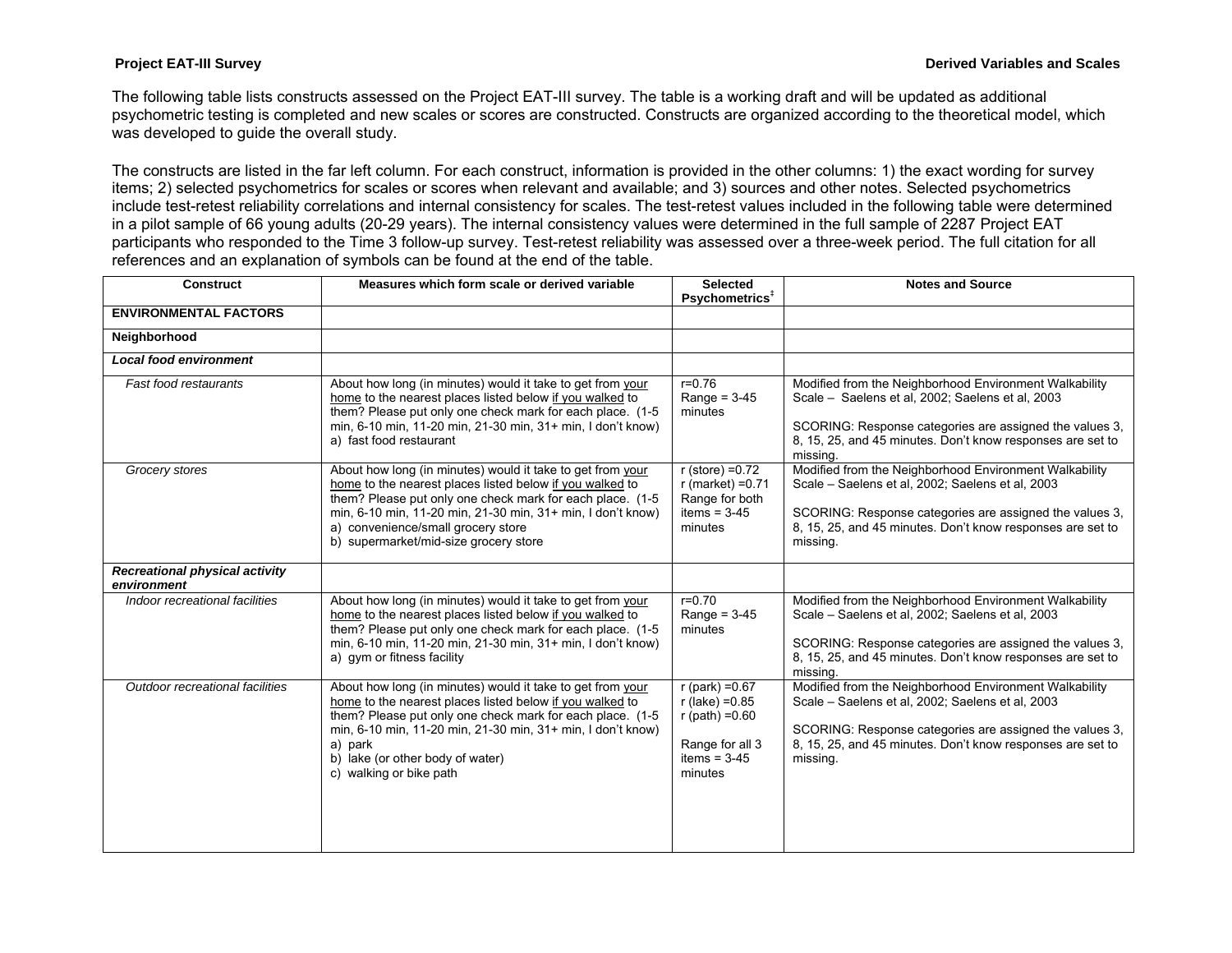| <b>Construct</b>                                    | Measures which form scale or derived variable                                                                                                                                                                                                                                                                                                                                                                    | <b>Selected</b><br>Psychometrics <sup>+</sup>                                                 | <b>Notes and Source</b>                                                                                                                                                                                                                         |
|-----------------------------------------------------|------------------------------------------------------------------------------------------------------------------------------------------------------------------------------------------------------------------------------------------------------------------------------------------------------------------------------------------------------------------------------------------------------------------|-----------------------------------------------------------------------------------------------|-------------------------------------------------------------------------------------------------------------------------------------------------------------------------------------------------------------------------------------------------|
| <b>Utilitarian physical activity</b><br>environment |                                                                                                                                                                                                                                                                                                                                                                                                                  |                                                                                               |                                                                                                                                                                                                                                                 |
| Distance to work                                    | About how long (in minutes) would it take to get from your<br>work place to the nearest places listed below if you walked<br>to them? Please put only one check mark for each place.<br>(1-5 min, 6-10 min, 11-20 min, 21-30 min, 31+ min, I don't<br>know)<br>a) home                                                                                                                                           | $r = 0.71$<br>Range = $3-45$<br>minutes                                                       | Modified from the Neighborhood Environment Walkability<br>Scale - Saelens et al, 2002; Saelens et al, 2003<br>SCORING: Response categories are assigned the values 3,<br>8, 15, 25, and 45 minutes. Don't know responses are set to<br>missing. |
| Public transit stops                                | About how long (in minutes) would it take to get from your<br>home to the nearest places listed below if you walked to<br>them? Please put only one check mark for each place. (1-5)<br>min, 6-10 min, 11-20 min, 21-30 min, 31+ min, I don't know)<br>a) bus or train stop                                                                                                                                      | $r = 0.74$<br>Range = $3-45$<br>minutes                                                       | Modified from the Neighborhood Environment Walkability<br>Scale - Saelens et al, 2002; Saelens et al, 2003<br>SCORING: Response categories are assigned the values 3,<br>8, 15, 25, and 45 minutes. Don't know responses are set to<br>missing. |
| <b>Mixed destinations</b>                           | About how long (in minutes) would it take to get from your<br>work place to the nearest places listed below if you walked<br>to them? Please put only one check mark for each place.<br>(1-5 min, 6-10 min, 11-20 min, 21-30 min, 31+ min, I don't<br>know)<br>a) shopping center (e.g., clothing store, video store,<br>drug store, etc)<br>b) coffee place                                                     | $r$ (center) = $0.83$<br>$r$ (coffee) = $0.79$<br>Range for both<br>items = $3-45$<br>minutes | Modified from the Neighborhood Environment Walkability<br>Scale - Saelens et al, 2002; Saelens et al, 2003<br>SCORING: Response categories are assigned the values 3,<br>8, 15, 25, and 45 minutes. Don't know responses are set to<br>missing. |
| <b>Neighborhood aesthetics</b>                      | Please choose the answer that best applies to you and the<br>neighborhood where you lived for the majority of the past<br>year. (1=Strongly disagree, 2=Somewhat disagree,<br>3=Somewhat agree, 4=strongly agree)<br>a) There are trees along the streets in my neighborhood.<br>b) There are many interesting things to look at while<br>walking in my neighborhood.<br>c) My neighborhood is free from litter. | $\alpha = 0.55$<br>$*$ r = 0.73<br>Range = $3-12$                                             | Modified from the Neighborhood Environment Walkability<br>Scale - Saelens et al, 2002; Saelens et al, 2003                                                                                                                                      |
| <b>Neighborhood safety</b>                          | Please choose the answer that best applies to you and the<br>neighborhood where you lived for the majority of the past<br>year. (1=Strongly disagree, 2=Somewhat disagree,<br>3=Somewhat agree, 4=strongly agree)<br>The crime rate in my neighborhood makes it unsafe to<br>a)<br>go on walks during the day.<br>The crime rate in my neighborhood makes it unsafe to<br>b)<br>go on walks at night.            | $\alpha = 0.77$<br>$r = 0.74$<br>Range = $2-8$                                                | Modified from the Neighborhood Environment Walkability<br>Scale - Saelens et al, 2002; Saelens et al, 2003<br>SCORING: Items are reverse coded before summing.                                                                                  |
| Workplace                                           |                                                                                                                                                                                                                                                                                                                                                                                                                  |                                                                                               |                                                                                                                                                                                                                                                 |
| <b>Food environment</b>                             | About how long (in minutes) would it take to get from your<br>work place to the nearest places listed below if you walked<br>to them? Please put only one check mark for each place.<br>(1-5 min, 6-10 min, 11-20 min, 21-30 min, 31+ min, I don't<br>know)<br>a) fast food restaurant                                                                                                                           | $r = 0.54$<br>Range = $3-45$<br>minutes                                                       | Modified from the Neighborhood Environment Walkability<br>Scale - Saelens et al, 2002; Saelens et al, 2003<br>SCORING: Response categories are assigned the values 3,<br>8, 15, 25, and 45 minutes. Don't know responses are set to<br>missing. |
| <b>Physical activity environment</b>                | About how long (in minutes) would it take to get from your<br>work place to the nearest places listed below if you walked<br>to them? Please put only one check mark for each place.<br>(1-5 min, 6-10 min, 11-20 min, 21-30 min, 31+ min, I don't<br>know)<br>a) gym or fitness facility                                                                                                                        | $r = 0.68$<br>Range = $3-45$<br>minutes                                                       | Modified from the Neighborhood Environment Walkability<br>Scale - Saelens et al, 2002; Saelens et al, 2003<br>SCORING: Response categories are assigned the values 3,<br>8, 15, 25, and 45 minutes. Don't know responses are set to<br>missing. |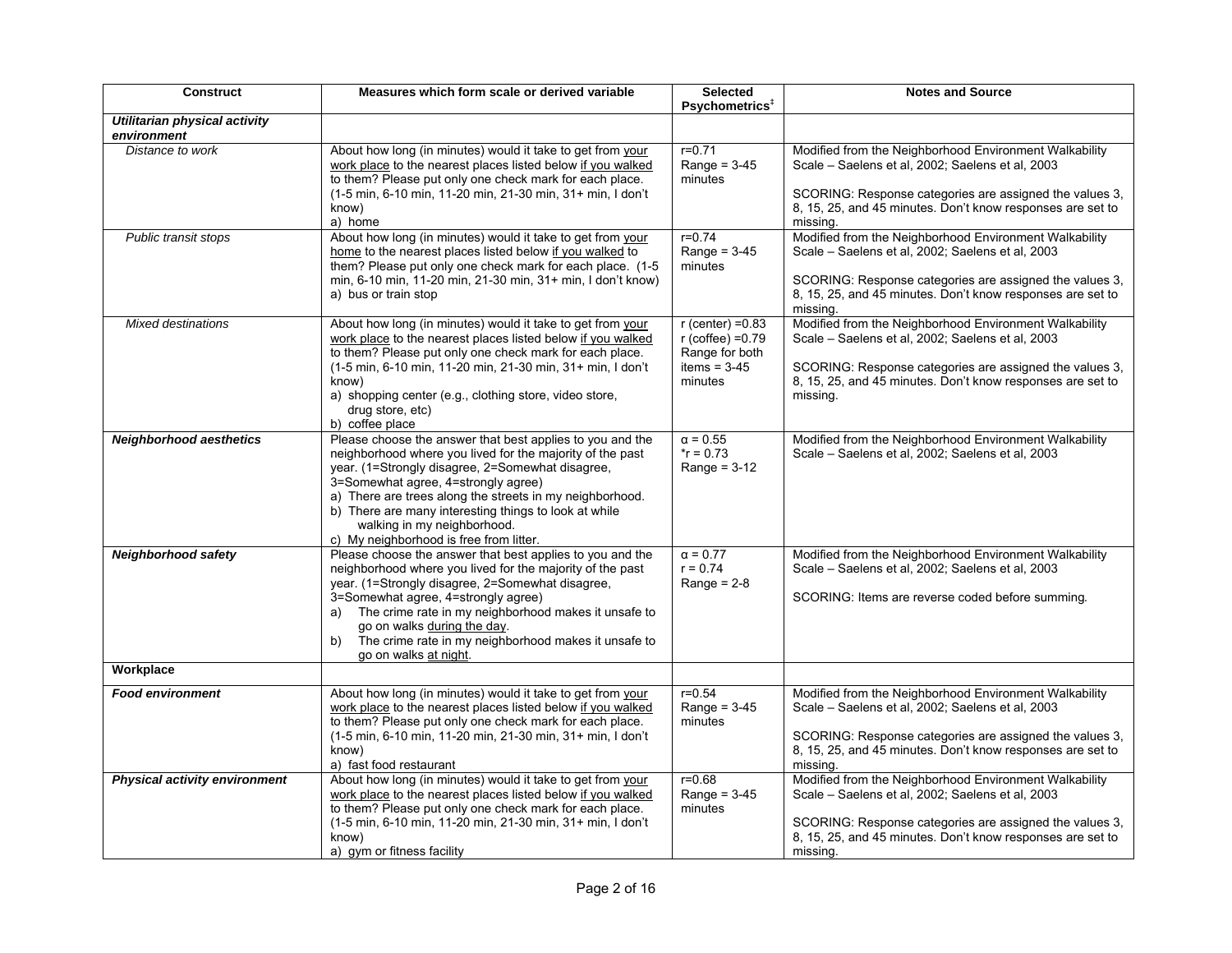| <b>Construct</b>                     | Measures which form scale or derived variable                                                                                                                                                                                                                                                                                                                                                                                  | <b>Selected</b><br>Psychometrics <sup>#</sup>     | <b>Notes and Source</b>                                                                                                                  |
|--------------------------------------|--------------------------------------------------------------------------------------------------------------------------------------------------------------------------------------------------------------------------------------------------------------------------------------------------------------------------------------------------------------------------------------------------------------------------------|---------------------------------------------------|------------------------------------------------------------------------------------------------------------------------------------------|
| Home                                 |                                                                                                                                                                                                                                                                                                                                                                                                                                |                                                   |                                                                                                                                          |
| Healthy food availability            | How often are the following true? (by 'home' we mean<br>where you lived for the majority of the time for the past year)<br>(1=Never, 2=Sometimes, 3=Usually, 4=Always)<br>Fruits and vegetables are available in my home.<br>a)<br>Vegetables are served at dinner in my home.<br>b)<br>I have fruit juice in my home.<br>C)<br>Whole wheat bread is available in my home.<br>d)<br>Fruit is served at meals at my home.<br>e) | $\alpha = 0.68$<br>$*$ r = 0.84<br>Range = $5-20$ | EAT Surveys - Developed for this project based on focus<br>groups with adolescents - Neumark-Sztainer et al, 1999;<br>French et al, 2001 |
| Unhealthy food availability          | How often are the following true? (by 'home' we mean<br>where you lived for the majority of the time for the past year)<br>(1=Never, 2=Sometimes, 3=Usually, 4=Always)<br>I have "junk food" in my home.<br>a)<br>Potato chips or other salty snacks are available<br>b)<br>in my home.<br>Chocolate or other candy is available in my home.<br>C)<br>Soda pop is available in my home.<br>d)                                  | $\alpha = 0.80$<br>$r = 0.86$<br>Range = $4-16$   | EAT Surveys - Developed for this project based on focus<br>groups with adolescents - Neumark-Sztainer et al. 1999;<br>French et al, 2001 |
| Friends/Family                       |                                                                                                                                                                                                                                                                                                                                                                                                                                |                                                   |                                                                                                                                          |
| <b>Support for physical activity</b> |                                                                                                                                                                                                                                                                                                                                                                                                                                |                                                   |                                                                                                                                          |
| Support of friends                   | How strongly do you agree with the following statements?<br>(1=Strongly disagree, 2=Disagree, 3=Agree, 4=Strongly<br>agree)<br>My friends often play sports or do something active.<br>a)<br>My friends think it is important to be physically active.<br>b)<br>My friends and I like to do active things together.<br>C)                                                                                                      | $\alpha = 0.84$<br>$*$ r = 0.70<br>Range = $3-12$ | Adapted from Davison 2004                                                                                                                |
| Support of significant other         | How strongly do you agree with the following statements?<br>(1=Strongly disagree, 2=Disagree, 3=Agree, 4=Strongly<br>agree)<br>My significant other often plays sports or does<br>a)<br>something active.<br>My significant other thinks it is important to be<br>b)<br>physically active.<br>My significant other and I like to do active things<br>C)<br>together.                                                           | $\alpha = 0.81$<br>$r = 0.94$<br>Range = $3-12$   | Adapted from Davison 2004                                                                                                                |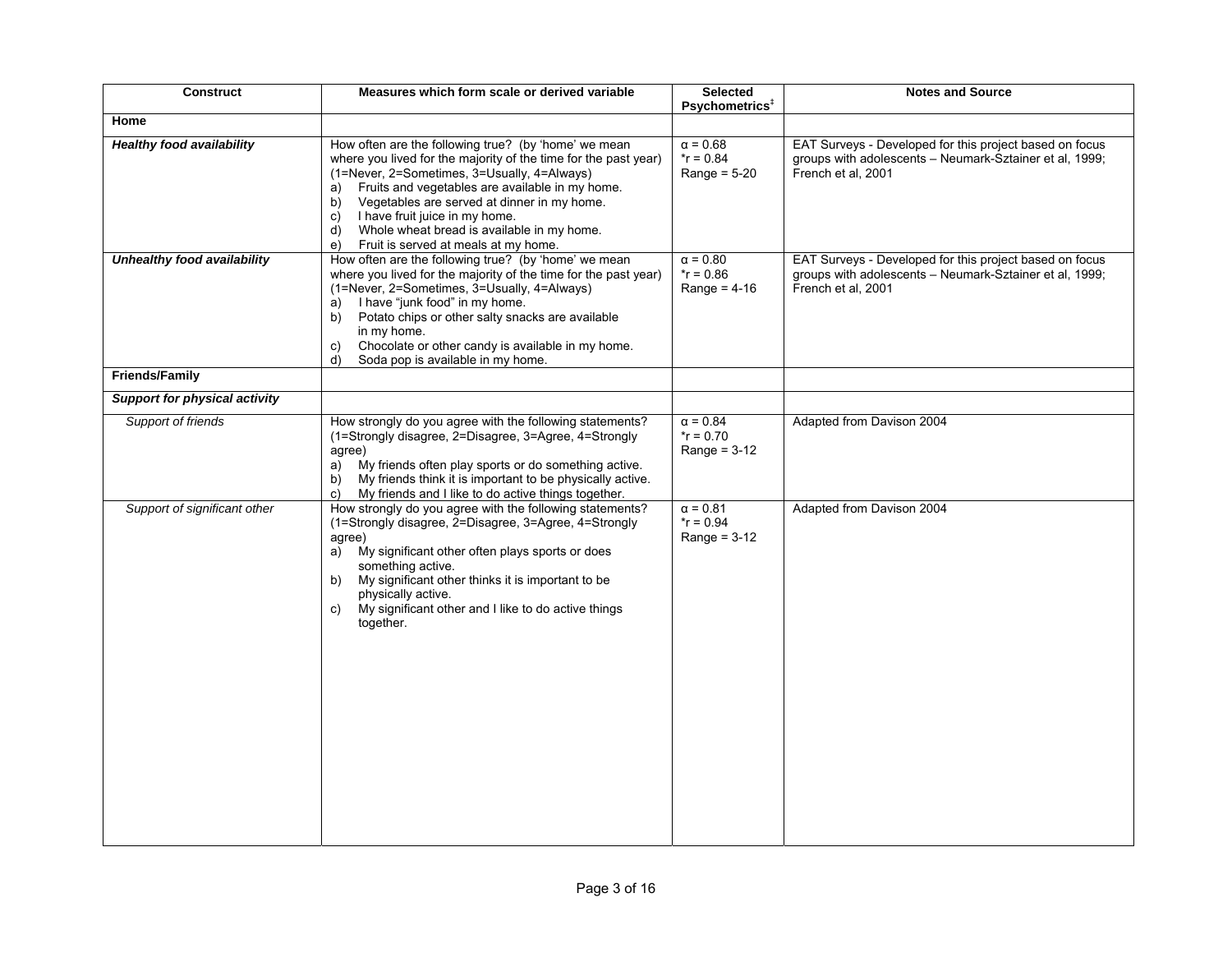| <b>Construct</b>                | Measures which form scale or derived variable                                                                                                                                                                                                                                                                                                                                                               | <b>Selected</b><br>Psychometrics <sup>#</sup>                                                                                           | <b>Notes and Source</b>                                                                                                                                                                                                                                                                                         |
|---------------------------------|-------------------------------------------------------------------------------------------------------------------------------------------------------------------------------------------------------------------------------------------------------------------------------------------------------------------------------------------------------------------------------------------------------------|-----------------------------------------------------------------------------------------------------------------------------------------|-----------------------------------------------------------------------------------------------------------------------------------------------------------------------------------------------------------------------------------------------------------------------------------------------------------------|
| <b>INDIVIDUAL FACTORS</b>       |                                                                                                                                                                                                                                                                                                                                                                                                             |                                                                                                                                         |                                                                                                                                                                                                                                                                                                                 |
| <b>Personal</b>                 |                                                                                                                                                                                                                                                                                                                                                                                                             |                                                                                                                                         |                                                                                                                                                                                                                                                                                                                 |
| <b>Body satisfaction</b>        | How satisfied are you with your: (5-point Likert scale -Very<br>dissatisfied to Very satisfied)<br>Height<br>a)<br>b)<br>Weight<br>Body shape<br>C)<br>d)<br>Waist<br>Hips<br>e)<br>Thighs<br>f)<br>Stomach<br>g)<br>h)<br>Face<br>Body build<br>i)<br>Shoulders<br>j)<br>Muscles<br>k)<br>Chest<br>$\vert$<br>Overall body fat<br>m)                                                                       | Items $a-j$ :<br>$\alpha = 0.92$<br>$*$ r = 0.90<br>Range = $10-50$<br>Items a-m:<br>$\alpha = 0.93$<br>$*$ r = 0.89<br>Range = $13-65$ | Modified from the Body Satisfaction Scale - Pingitore et al,<br>1997<br>EAT Surveys - Neumark-Sztainer et al, 2002(b); Neumark-<br>Sztainer et al, 2004(b)<br>Items k-m were added for Project EAT-III to better capture<br>body satisfaction among males.                                                      |
| <b>Weight-related concerns</b>  |                                                                                                                                                                                                                                                                                                                                                                                                             |                                                                                                                                         |                                                                                                                                                                                                                                                                                                                 |
| Weight concerns                 | How strongly do you agree with the following statements?<br>(1=Strongly Disagree, 2=Disagree, 3=Agree, 4=Strongly<br>Agree)<br>a) I think a lot about being thinner<br>b) I am worried about gaining weight<br>c) I weigh myself often<br>d) I sometimes skip meals since I am concerned about my<br>weight                                                                                                 | Items a-d:<br>$\alpha = 0.75$<br>$*$ r = 0.88<br>Range = $4-16$<br>Items a-b:<br>$\alpha = 0.86$<br>$r = 0.77$<br>Range = $4-8$         | EAT Surveys - Neumark-Sztainer et al, 2003(a); Neumark-<br>Sztainer et al, 2003(c)<br>Most EAT papers do not include items c and d in the weight<br>concerns scale when predicting unhealthy weight control<br>behaviors (for example, see Neumark-Sztainer et al, 2003 in<br>Health Psychology, v22(1):88-98). |
| Weight disparity                | How much do you weigh? __ pounds<br>At what weight do you think you would look<br>best? pounds                                                                                                                                                                                                                                                                                                              | $*$ r = 0.95                                                                                                                            | EAT Surveys - Neumark-Sztainer et al, 2002(b); Neumark-<br>Sztainer et al, 2002(c)<br>SCORING: Disparity = (Best weight/Actual weight)*100%                                                                                                                                                                     |
| <b>Eating-related attitudes</b> |                                                                                                                                                                                                                                                                                                                                                                                                             |                                                                                                                                         |                                                                                                                                                                                                                                                                                                                 |
| <b>Time barriers</b>            | How strongly do you agree with the following statements?<br>(1=Strongly disagree, 2=Disagree, 3=Agree, 4=Strongly<br>agree)<br>a) I am too busy to eat healthy foods<br>b) I am too rushed in the morning to eat a healthy breakfast<br>c) Eating healthy meals just takes too much time<br>d) I don't have time to think about healthy eating                                                              | $\alpha = 0.79$<br>$r = 0.62$<br>Range = $4-16$                                                                                         | EAT Surveys - French et al, 2001; Fulkerson et al, 2004                                                                                                                                                                                                                                                         |
| Food preferences                | How strongly do you agree with the following statements?<br>(1=Strongly Disagree, 2=Disagree, 3=Agree, 4=Strongly<br>Agree)<br>Milk tastes good to me<br>a)<br>Most unhealthy foods taste better than healthy foods<br>b)<br>I like the taste of most fruits<br>C)<br>I like the taste of whole wheat bread<br>d)<br>Most vegetables taste bad<br>e)<br>f<br>Most healthy foods just don't taste that great | $\alpha = 0.56$<br>$*$ r = 0.77<br>Range = $6-24$                                                                                       | EAT Surveys - French et al, 2001; Fulkerson et al, 2004<br>SCORING: Items a, c, and d are reverse coded.                                                                                                                                                                                                        |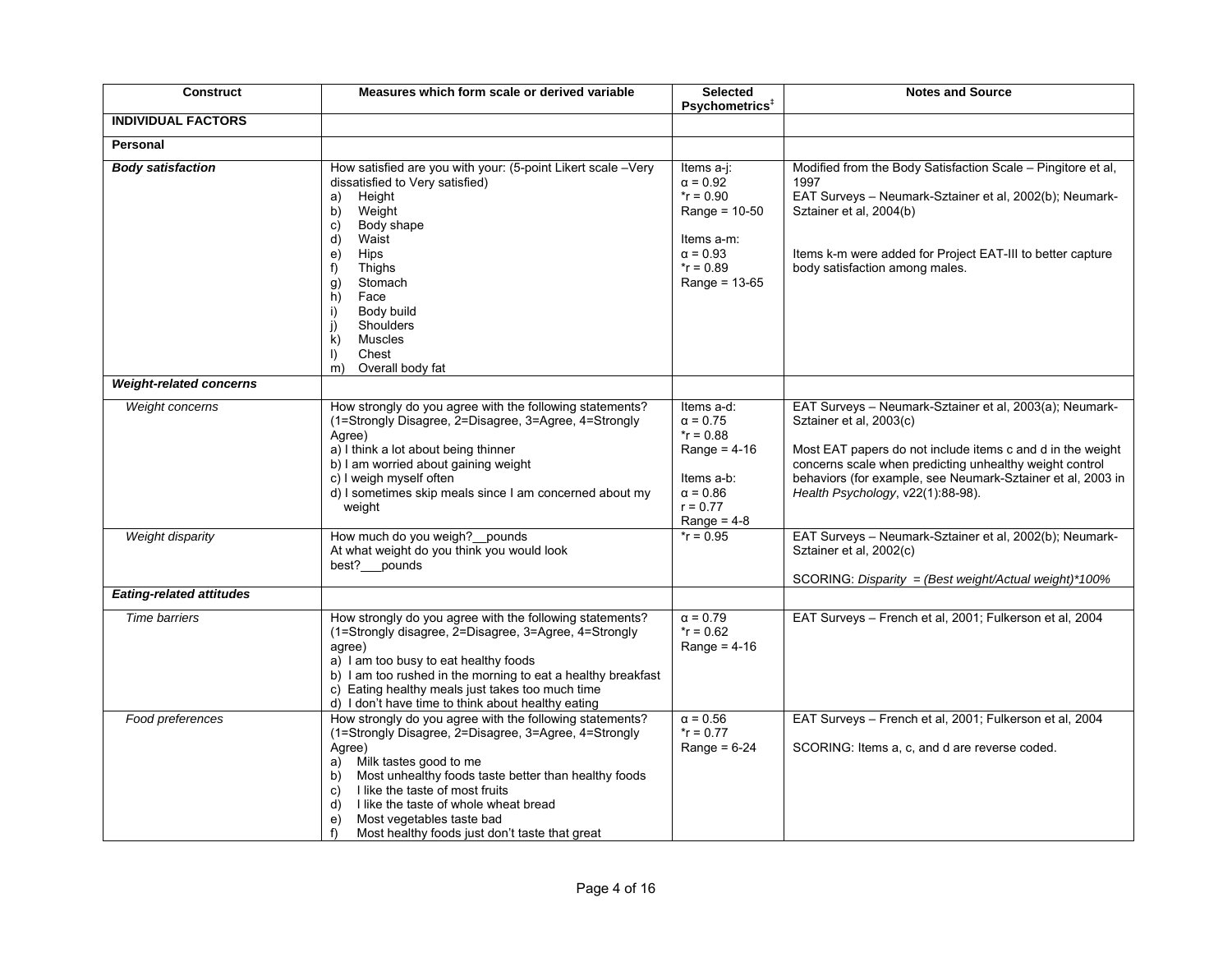| <b>Construct</b>                   | Measures which form scale or derived variable                   | <b>Selected</b><br>Psychometrics <sup>#</sup> | <b>Notes and Source</b>                                    |
|------------------------------------|-----------------------------------------------------------------|-----------------------------------------------|------------------------------------------------------------|
| Eating identity (Power of Food)    | How strongly do you agree with the following statements?        | $\alpha$ = 0.73                               | Selected items from the Power of Food Scale - Michael      |
|                                    | (1=Strongly Disagree, 2=Somewhat Disagree, 3=Somewhat           | $*$ r = 0.78                                  | Lowe, Drexel University (Forman et al, 2007; Lowe and      |
|                                    | Agree, 4=Strongly Agree)                                        | Range = $2-8$                                 | Butryn 2007; Lowe et al, 2009)                             |
|                                    | It seems like I have food on my mind a lot.                     |                                               |                                                            |
|                                    | a)                                                              |                                               |                                                            |
|                                    | I think I enjoy eating a lot more than most other people.<br>b) |                                               |                                                            |
| Concern for production practices   | How important is it to you that your food is: (1=Not at all,    | $\alpha = 0.84$                               | EAT-II Surveys - Robinson-O'Brien et al, 2009(a)           |
|                                    | 2=A little, 3=Somewhat, 4=Very important)                       | $r = 0.72$                                    |                                                            |
|                                    | Organic<br>a)                                                   | Range = $3-12$                                |                                                            |
|                                    | Not processed<br>b)                                             |                                               |                                                            |
|                                    | Locally grown<br>C)                                             |                                               |                                                            |
| <b>Physical activity attitudes</b> |                                                                 |                                               |                                                            |
| Self-efficacy-physical activity    | I can be physically active during my free time on most days     | $\alpha = 0.80$                               | Adapted from Motl et al, 2000 and the Trial of Activity in |
|                                    | (1=Disagree a lot, 2=Disagree a little, 3=Agree a little,       | $*$ r = 0.74                                  | Adolescent Girls (TAAG) Student Survey - Barr-Anderson     |
|                                    | $4 =$ Agree a lot)                                              | Range = $4-16$                                | et al, 2008                                                |
|                                    | no matter how busy my day is<br>a)                              |                                               |                                                            |
|                                    | even if it is very hot or cold outside<br>b)                    |                                               |                                                            |
|                                    | even if I have to stay at home<br>C)                            |                                               |                                                            |
|                                    | even if I could watch TV or play video games instead.<br>d)     |                                               |                                                            |
| Barriers to physical               | How often do these things keep you from being physically        | $\alpha = 0.72$                               | Adapted from the Trial of Activity in Adolescent Girls     |
| activity                           | active? (1=Never, 2=Rarely, 3=Sometimes, 4=Often,               | $r = 0.83$                                    | (TAAG) Student Survey - Dishman et al, 2005                |
|                                    | 5=Very often)                                                   | Range = $6-30$                                |                                                            |
|                                    | a) The weather is bad.                                          |                                               |                                                            |
|                                    | I don't have time to do physical activity.<br>b)                |                                               |                                                            |
|                                    | I might get hurt or sore.<br>C)                                 |                                               |                                                            |
|                                    | It would make me tired.<br>d)                                   |                                               |                                                            |
|                                    | It would take time away from my work or school.<br>e)           |                                               |                                                            |
|                                    | I'm embarrassed about how I look when I'm active<br>f           |                                               |                                                            |
| Physical activity                  | When I am physically active(1=Disagree a lot,                   | $\alpha = 0.84$                               | Modified from Motl et al, 2001                             |
| enjoyment                          | 2=Disagree a little, 3=Agree a little, 4=Agree a lot)           | $r = 0.81$                                    |                                                            |
|                                    | I feel bored.<br>a)                                             | Range = $3-12$                                |                                                            |
|                                    | I dislike it.<br>b)                                             |                                               |                                                            |
|                                    | C)<br>It frustrates me.                                         |                                               |                                                            |
| Other personal factors             |                                                                 |                                               |                                                            |
| Self-esteem                        | Indicate how strongly you agree with the following              | $\alpha = 0.83$                               | Rosenberg Self-esteem Scale - Rosenberg, 1965.             |
|                                    | statements: (1=Strongly disagree, 2=Disagree, 3=Agree,          | $*$ r = 0.85                                  |                                                            |
|                                    | 4=Strongly agree)                                               | Range = $6-24$                                | SCORING: Items c, e, and f are reverse coded.              |
|                                    | On the whole, I am satisfied with myself<br>a)                  |                                               |                                                            |
|                                    | I feel that I have a number of good qualities<br>b)             |                                               |                                                            |
|                                    | At times I think I am no good at all<br>C)                      |                                               |                                                            |
|                                    | I am able to do things as well as most other people<br>d)       |                                               |                                                            |
|                                    | I wish I could have more respect for myself<br>e)               |                                               |                                                            |
|                                    | I certainly feel useless at times<br>f)                         |                                               |                                                            |
| Depression                         | During the past 12 months, how often have you been              | $\alpha = 0.83$                               | Kandel and Davies, 1982; Patten et al, 1997                |
|                                    | bothered or troubled by(1=Not at all, 2=Somewhat,               | $*$ r = 0.73                                  |                                                            |
|                                    | 3=Very much)                                                    | Range = $6-18$                                |                                                            |
|                                    | a) Feeling too tired to do things                               |                                               |                                                            |
|                                    | b) Having trouble going to sleep or staying asleep              |                                               |                                                            |
|                                    | c) Feeling unhappy, sad, or depressed                           |                                               |                                                            |
|                                    | d) Feeling hopeless about the future                            |                                               |                                                            |
|                                    | e) Feeling nervous or tense                                     |                                               |                                                            |
|                                    | f) Worrying too much about things                               |                                               |                                                            |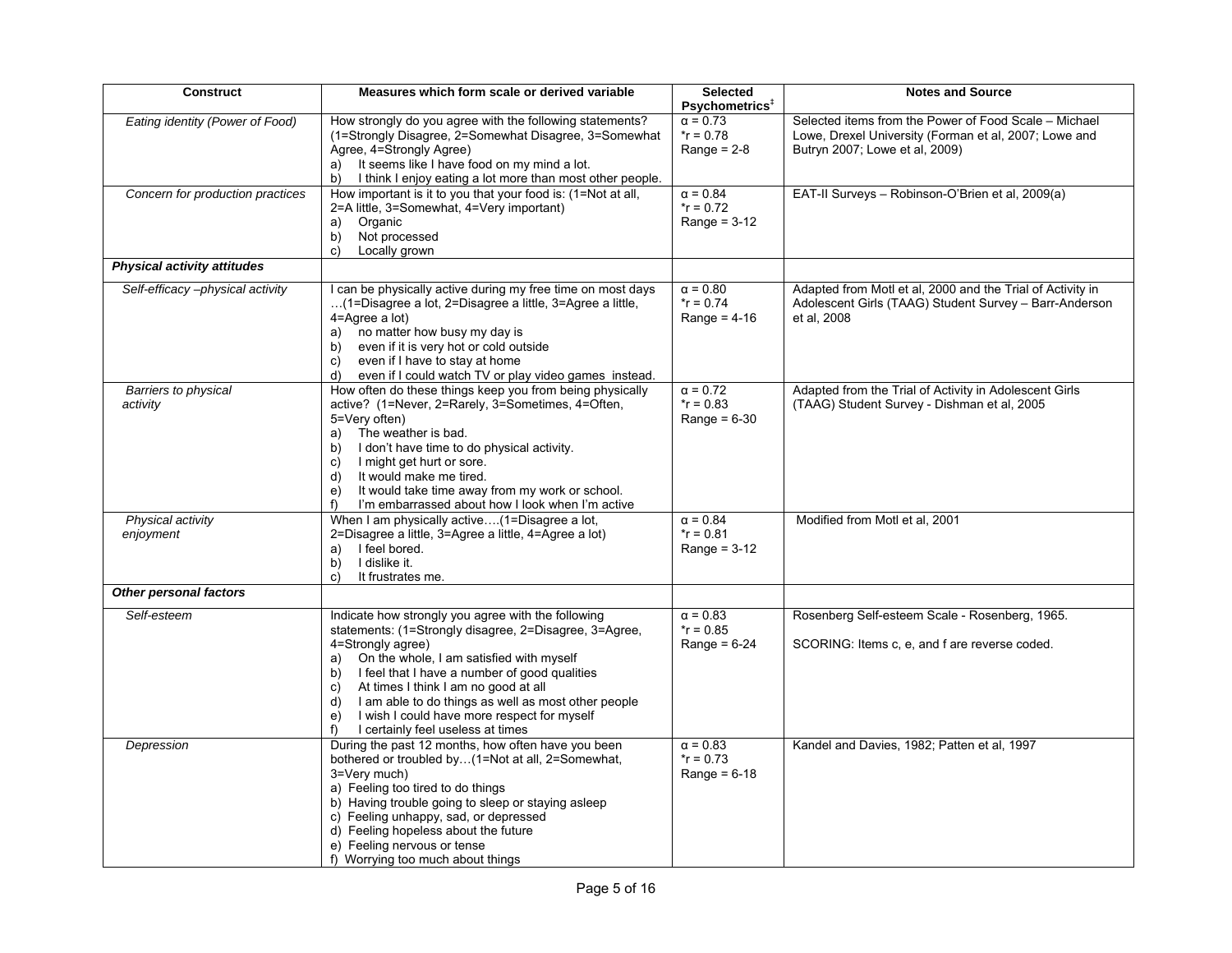| <b>Construct</b>                                         | Measures which form scale or derived variable                                                                                                                                                                                                                                                                                                                                                  | <b>Selected</b>                                   | <b>Notes and Source</b>                                                                                                                                                                                                                                                                                                                                                                                                                                                                                                                                                                                  |
|----------------------------------------------------------|------------------------------------------------------------------------------------------------------------------------------------------------------------------------------------------------------------------------------------------------------------------------------------------------------------------------------------------------------------------------------------------------|---------------------------------------------------|----------------------------------------------------------------------------------------------------------------------------------------------------------------------------------------------------------------------------------------------------------------------------------------------------------------------------------------------------------------------------------------------------------------------------------------------------------------------------------------------------------------------------------------------------------------------------------------------------------|
| <b>Kandel and Davies Depressive</b><br><b>Mood Score</b> | During the past 12 months, how often have you been<br>bothered or troubled by(1=Not at all, 2=Somewhat,<br>3=Very much)<br>a) Feeling too tired to do things<br>b) Having trouble going to sleep or staying asleep<br>c) Feeling unhappy, sad, or depressed<br>d) Feeling hopeless about the future<br>e) Feeling nervous or tense<br>f) Worrying too much about things                        | Psychometrics <sup>#</sup><br>Range = $10-30$     | SCORING: This scale is based on the average score of the<br>six items, multiplied by a factor of ten. See Kandel DB,<br>Davies M. Epidemiology of depressive mood in adolescents.<br>Arch Gen Psychiatry. 1982;39:1205-1212.<br>Cut-off values: 1) scores less than $17 =$ low-depressive<br>symptoms; 2) scores between 18 and 22 = moderate-<br>depressive symptoms; and 3) scores $\geq$ 23 = clinically<br>relevant. See Fulkerson JA, et al. Depressive symptoms<br>and adolescent eating and health behaviors: a multifaceted<br>view in a population-based sample. Prev Med. 2004;38:865-<br>875. |
| <b>Behavioral</b>                                        |                                                                                                                                                                                                                                                                                                                                                                                                |                                                   |                                                                                                                                                                                                                                                                                                                                                                                                                                                                                                                                                                                                          |
| Meal patterns & structure                                |                                                                                                                                                                                                                                                                                                                                                                                                |                                                   |                                                                                                                                                                                                                                                                                                                                                                                                                                                                                                                                                                                                          |
| Social eating (with others)                              | How strongly do you agree with the following statements?<br>(1=Strongly disagree, 2=Somewhat disagree, 3=Somewhat<br>agree, 4=Strongly agree)<br>a) I enjoy sitting down with family or friends and eating a<br>meal together.<br>It is important to sit down and eat at least one meal a<br>b)<br>day with other people (family or friends).<br>I usually eat dinner with other people.<br>C) | $\alpha = 0.71$<br>$*$ r = 0.65<br>Range = $3-12$ | EAT-II Young Adult Survey - Larson et al, 2009                                                                                                                                                                                                                                                                                                                                                                                                                                                                                                                                                           |
| Meal structure                                           | How strongly do you agree with the following statements<br>(1=Strongly Disagree, 2=Disagree, 3=Agree, 4=Strongly<br>Agree)<br>It is hard to find time to sit down and eat a meal<br>a)<br>I tend to "eat on the run"<br>b)<br>Regular meals are important to me<br>C)<br>I eat meals at about the same time every day<br>d)                                                                    | $\alpha = 0.67$<br>$*$ r = 0.68<br>Range = $4-16$ | EAT-II Young Adult Survey - Larson et al, 2009<br>SCORING: Items c and d are reverse coded.                                                                                                                                                                                                                                                                                                                                                                                                                                                                                                              |
| Food preparation & eating out                            |                                                                                                                                                                                                                                                                                                                                                                                                |                                                   |                                                                                                                                                                                                                                                                                                                                                                                                                                                                                                                                                                                                          |
| Traditional fast food restaurants                        | In the past month, how often did you eat something from the<br>following types of restaurants (include take-out and<br>delivery)? (Never/rarely, 1-3 times/month, 1-2 times/week,<br>3-4 times/week, 5-6 times/week, 1+ times/day)<br>a) Traditional "burger-and-fries" fast food restaurant (such<br>as McDonalds, Burger King, Wendy's, or Culvers)                                          | $r = 0.57$<br>Range = $0-28$<br>times per month   | Adapted from the TREC-IDEA Student Survey - Nelson and<br>Lytle, 2009.<br>SCORING: Response categories are assigned the values 0,<br>2, 6, 14, 22, and 28 times per month.                                                                                                                                                                                                                                                                                                                                                                                                                               |
| Mexican fast food restaurants                            | In the past month, how often did you eat something from the<br>following types of restaurants (include take-out and<br>delivery)? (Never/rarely, 1-3 times/month, 1-2 times/week,<br>3-4 times/week, 5-6 times/week, 1+ times/day)<br>b) Mexican fast food restaurant (such as Taco Bell, Taco<br>Johns or Chipotle)                                                                           | $r = 0.65$<br>$Range = 0-28$<br>times per month   | Adapted from the TREC-IDEA Student Survey - Nelson and<br>Lytle, 2009.<br>SCORING: Response categories are assigned the values 0,<br>2, 6, 14, 22, and 28 times per month.                                                                                                                                                                                                                                                                                                                                                                                                                               |
| Fried chicken restaurants                                | In the past month, how often did you eat something from the<br>following types of restaurants (include take-out and<br>delivery)? (Never/rarely, 1-3 times/month, 1-2 times/week,<br>3-4 times/week, 5-6 times/week, 1+ times/day)<br>Fried chicken (such as KFC)<br>C)                                                                                                                        | $r = 0.83$<br>Range = $0-28$<br>times per month   | Adapted from the TREC-IDEA Student Survey - Nelson and<br>Lytle, 2009.<br>SCORING: Response categories are assigned the values 0,<br>2, 6, 14, 22, and 28 times per month.                                                                                                                                                                                                                                                                                                                                                                                                                               |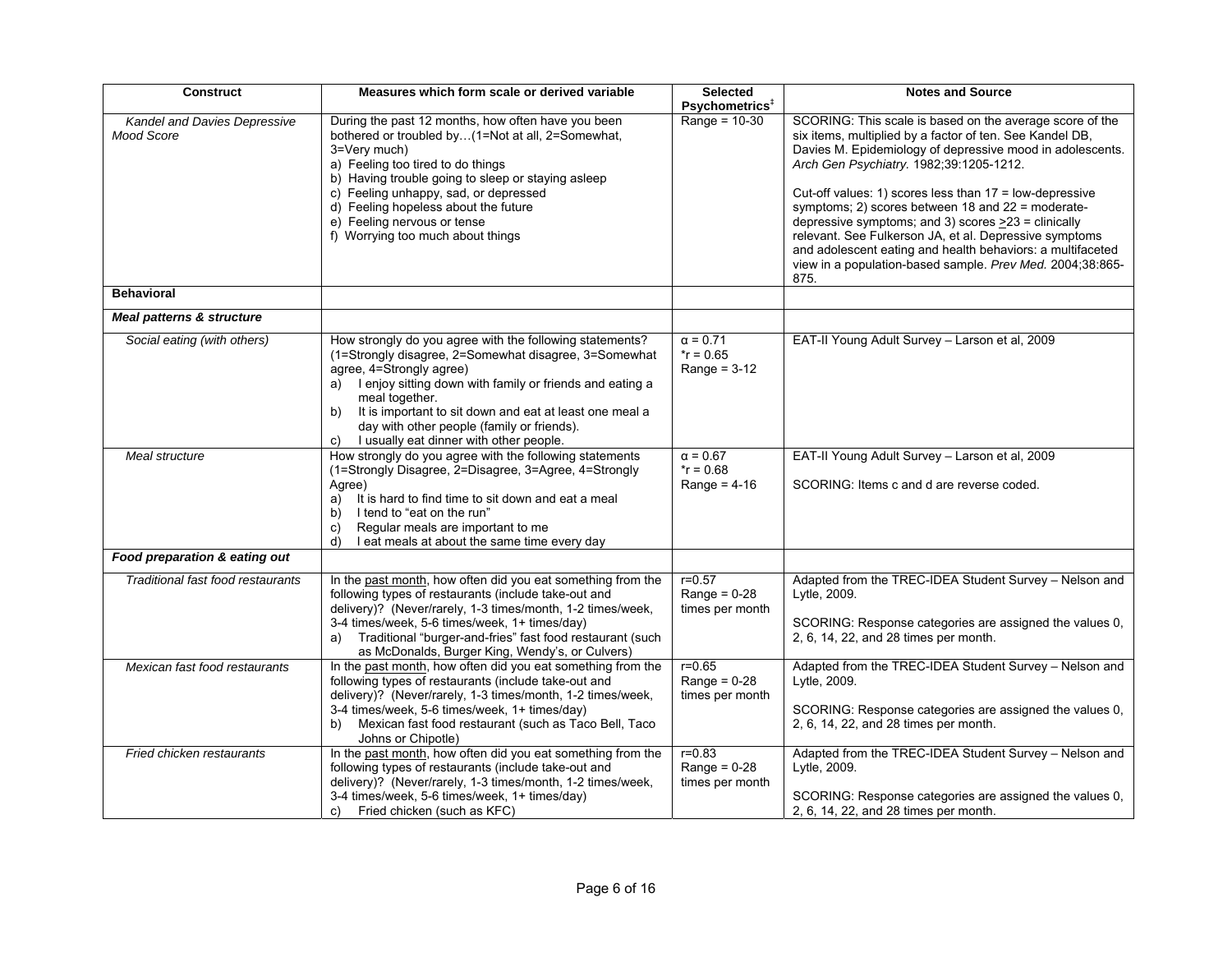| <b>Construct</b>            | Measures which form scale or derived variable                                                                                                                                                                                                                                                                                                                                                                                                                                                                                                                                                                                                              | <b>Selected</b><br>Psychometrics <sup>#</sup>    | <b>Notes and Source</b>                                                                                                                                                                                                                                                                                                                                                                                                                                                                                                                                                                                                                                                                                                                                                  |
|-----------------------------|------------------------------------------------------------------------------------------------------------------------------------------------------------------------------------------------------------------------------------------------------------------------------------------------------------------------------------------------------------------------------------------------------------------------------------------------------------------------------------------------------------------------------------------------------------------------------------------------------------------------------------------------------------|--------------------------------------------------|--------------------------------------------------------------------------------------------------------------------------------------------------------------------------------------------------------------------------------------------------------------------------------------------------------------------------------------------------------------------------------------------------------------------------------------------------------------------------------------------------------------------------------------------------------------------------------------------------------------------------------------------------------------------------------------------------------------------------------------------------------------------------|
| Sandwich or sub shops       | In the past month, how often did you eat something from the<br>following types of restaurants (include take-out and<br>delivery)? (Never/rarely, 1-3 times/month, 1-2 times/week,<br>3-4 times/week, 5-6 times/week, 1+ times/day)<br>Sandwich or sub shop (such as Subway, Panera, or<br>d)<br>Quiznos)                                                                                                                                                                                                                                                                                                                                                   | $r = 0.59$<br>Range = $0-28$<br>times per month  | Adapted from the TREC-IDEA Student Survey - Nelson and<br>Lytle, 2009.<br>SCORING: Response categories are assigned the values 0,<br>2, 6, 14, 22, and 28 times per month.                                                                                                                                                                                                                                                                                                                                                                                                                                                                                                                                                                                               |
| Pizza places                | In the past month, how often did you eat something from the<br>following types of restaurants (include take-out and<br>delivery)? (Never/rarely, 1-3 times/month, 1-2 times/week,<br>3-4 times/week, 5-6 times/week, 1+ times/day)<br>Pizza place<br>e)                                                                                                                                                                                                                                                                                                                                                                                                    | $r = 0.57$<br>Range = $0-28$<br>times per month  | Adapted from the TREC-IDEA Student Survey - Nelson and<br>Lytle, 2009.<br>SCORING: Response categories are assigned the values 0,<br>2, 6, 14, 22, and 28 times per month.                                                                                                                                                                                                                                                                                                                                                                                                                                                                                                                                                                                               |
| Sit-down restaurants        | In the past month, how often did you eat something from the<br>following types of restaurants (include take-out and<br>delivery)? (Never/rarely, 1-3 times/month, 1-2 times/week,<br>3-4 times/week, 5-6 times/week, 1+ times/day)<br>Sit-down restaurant (where wait-staff brings food to<br>vour table)                                                                                                                                                                                                                                                                                                                                                  | $r = 0.61$<br>Range = $0-28$<br>times per month  | Adapted from the TREC-IDEA Student Survey - Nelson and<br>Lytle, 2009.<br>SCORING: Response categories are assigned the values 0,<br>2, 6, 14, 22, and 28 times per month.                                                                                                                                                                                                                                                                                                                                                                                                                                                                                                                                                                                               |
| Total fast food restaurants | In the past month, how often did you eat something from the<br>following types of restaurants (include take-out and<br>delivery)? (Never/rarely, 1-3 times/month, 1-2 times/week,<br>3-4 times/week, 5-6 times/week, 1+ times/day)<br>Traditional "burger-and-fries" fast food restaurant (such<br>a)<br>as McDonalds, Burger King, Wendy's, or Culvers)<br>Mexican fast food restaurant (such as Taco Bell, Taco<br>b)<br>Johns or Chipotle)<br>Fried chicken (such as KFC)<br>C)<br>Sandwich or sub shop (such as Subway, Panera, or<br>d)<br>Quiznos)<br>Pizza place<br>e)                                                                              | $*$ r=0.71<br>Range = $0-140$<br>times per month | Adapted from the TREC-IDEA Student Survey - Nelson and<br>Lytle, 2009. The list of quick-service restaurant types was<br>reduced in number. Frequency response options were also<br>added to better capture variability. A prompt to include take-<br>out and delivery from restaurants was added based on<br>feedback from pilot groups.<br>SCORING: Response categories are assigned the values 0,<br>2, 6, 14, 22, and 28 times per month. Sum frequency of<br>eating something from traditional fast food restaurants,<br>Mexican fast food restaurants, fried chicken restaurants,<br>sandwich or sub shops, and pizza places.                                                                                                                                      |
| All restaurants             | In the past month, how often did you eat something from the<br>following types of restaurants (include take-out and<br>delivery)? (Never/rarely, 1-3 times/month, 1-2 times/week,<br>3-4 times/week, 5-6 times/week, 1+ times/day)<br>Traditional "burger-and-fries" fast food restaurant (such<br>a)<br>as McDonalds, Burger King, Wendy's, or Culvers)<br>b)<br>Mexican fast food restaurant (such as Taco Bell, Taco<br>Johns or Chipotle)<br>Fried chicken (such as KFC)<br>C)<br>Sandwich or sub shop (such as Subway, Panera, or<br>d)<br>Quiznos)<br>Pizza place<br>e)<br>f)<br>Sit-down restaurant (where wait-staff brings food to<br>your table) | $*$ r=0.71<br>Range = $0-168$<br>times per month | Adapted from the TREC-IDEA Student Survey - Nelson and<br>Lytle, 2009. The list of quick-service restaurant types was<br>reduced in number and an item was added to assess use of<br>sit-down restaurants. Frequency response options were<br>also added to better capture variability. A prompt to include<br>take-out and delivery from restaurants and a definition for a<br>sit-down restaurant was added based on feedback from<br>pilot groups.<br>SCORING: Response categories are assigned the values 0,<br>2, 6, 14, 22, and 28 times per month. Sum frequency of<br>eating something from traditional fast food restaurants,<br>Mexican fast food restaurants, fried chicken restaurants,<br>sandwich or sub shops, pizza places, and sit-down<br>restaurants. |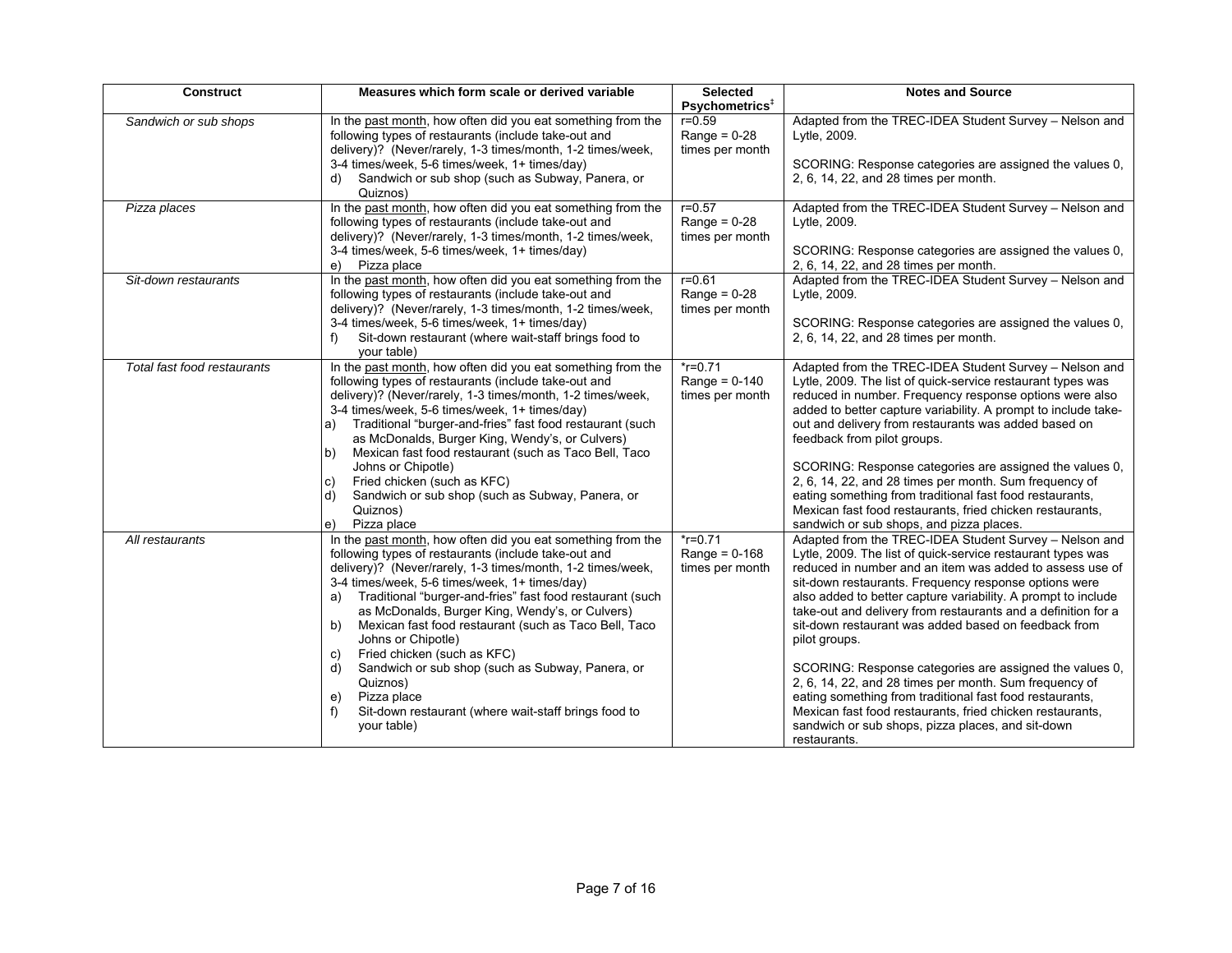| <b>Construct</b>                                   | Measures which form scale or derived variable                                                                                                                                                                                                                                                                                                                                                                                                                                                                                                                                                                                                                                                                                                        | <b>Selected</b><br>Psychometrics <sup>#</sup>                | <b>Notes and Source</b>                                                                                                                                                                                                                                                                                                                                                                                                                                                                                                                                                                                                                                                                                                                                  |
|----------------------------------------------------|------------------------------------------------------------------------------------------------------------------------------------------------------------------------------------------------------------------------------------------------------------------------------------------------------------------------------------------------------------------------------------------------------------------------------------------------------------------------------------------------------------------------------------------------------------------------------------------------------------------------------------------------------------------------------------------------------------------------------------------------------|--------------------------------------------------------------|----------------------------------------------------------------------------------------------------------------------------------------------------------------------------------------------------------------------------------------------------------------------------------------------------------------------------------------------------------------------------------------------------------------------------------------------------------------------------------------------------------------------------------------------------------------------------------------------------------------------------------------------------------------------------------------------------------------------------------------------------------|
| <b>Physical activity</b><br>self-management        | How often was each of these things true for you in the LAST<br>MONTH? (1=Never, 2=Rarely, 3=Sometimes, 4=Often,<br>5=Very often)<br>a) I do things to make physical activity more enjoyable.<br>I say positive things to myself about physical activity.<br>b)<br>When I get off track with my physical activity plans, I<br>C)<br>tell myself I can start again and get right back on track.<br>I try different kinds of physical activity so that I have<br>d)<br>more options to choose from.<br>I set goals to do physical activity.<br>e)<br>I make backup plans to be sure I get my physical<br>f)<br>activity.                                                                                                                                | $\alpha = 0.91$<br>$r = 0.81$<br>Range = $6-30$              | Modified from the Trial of Activity in Adolescent Girls<br>(TAAG) Student Survey - Dishman et al, 2005                                                                                                                                                                                                                                                                                                                                                                                                                                                                                                                                                                                                                                                   |
| Media use/sedentary behavior                       |                                                                                                                                                                                                                                                                                                                                                                                                                                                                                                                                                                                                                                                                                                                                                      |                                                              |                                                                                                                                                                                                                                                                                                                                                                                                                                                                                                                                                                                                                                                                                                                                                          |
| Total hours of sedentary<br>behavior, average week | In your free time on an average weekday (Monday-Friday),<br>how many hours do you spend doing the following<br>activities? (0 hr, $=$ 1/2 hr, 1 hr, 2 hr, 3 hr, 4 hr, 5+ hr)<br>Watching TV/DVDs/videos<br>a)<br>Using a computer (NOT for work or school)<br>$\mathsf{b}$<br>Xbox/Play-Station/other electronic games that you play<br>$\vert$ C)<br>when sitting<br>In your free time on an average weekend day (Saturday or<br>Sunday), how many hours do you spend doing the following<br>activities? (0 hr, $\frac{1}{2}$ hr, 1 hr, 2 hr, 3 hr, 4 hr, 5+ hr)<br>Watching TV/DVDs/videos<br>d)<br>Using a computer (NOT for work or school)<br>$\vert e \rangle$<br>Xbox/Play-Station/other electronic games that you play<br>f)<br>when sitting | Range = $0-126$<br>hours<br>Weekly hours of<br>TV $r = 0.81$ | Modified from the EAT Surveys (French et al, 2001; Utter et<br>al, 2003) and the Growing Up Today Study Survey<br>(Gortmaker et al, Wolf et al, 1994, Harvard School of Public<br>Health Nutrition Department web page at<br>http://regepi.bwh.harvard.edu/health)<br>Minor modifications to the items were made following test-<br>retest piloting in young adults to allow for an assessment of<br>interactive video game use.<br>SCORING: Response categories were assigned the values<br>0, 0.5, 1, 2, 3, 4, and 6 hours per week.<br>Total inactive hours = $5*(a + b + c) + 2*(d + e + f)$<br>Hours of TV/DVD/video viewing = $(5^*a) + (2^*d)$<br>Hours of computer use $=(5*b) + (2*e)$<br>Hours of sedentary electronic games = $(5*c) + (2*f)$ |
| Hours of interactive video games,<br>average week  | In your free time on an average weekday (Monday-Friday),<br>how many hours do you spend doing the following<br>activities?(0 hr, $\frac{1}{2}$ hr, 1 hr, 2 hr, 3 hr, 4 hr, 5+ hr)<br>a) Interactive video games such as Wii Sport, Wii Fit, and<br>Dance Dance Revolution<br>In your free time on an average weekend day (Saturday or<br>Sunday), how many hours do you spend doing the following<br>activities?(0 hr, $\frac{1}{2}$ hr, 1 hr, 2 hr, 3 hr, 4 hr, 5+ hr)<br>b) Interactive video games such as Wii Sport, Wii Fit, and<br>Dance Dance Revolution                                                                                                                                                                                      | Range = $0-42$<br>hours                                      | Developed for Project EAT-III<br>SCORING: Response categories were assigned the values<br>0, 0.5, 1, 2, 3, 4, and 6 hours per week.<br>Hours of interactive video games = $(5^*a) + (2^*b)$                                                                                                                                                                                                                                                                                                                                                                                                                                                                                                                                                              |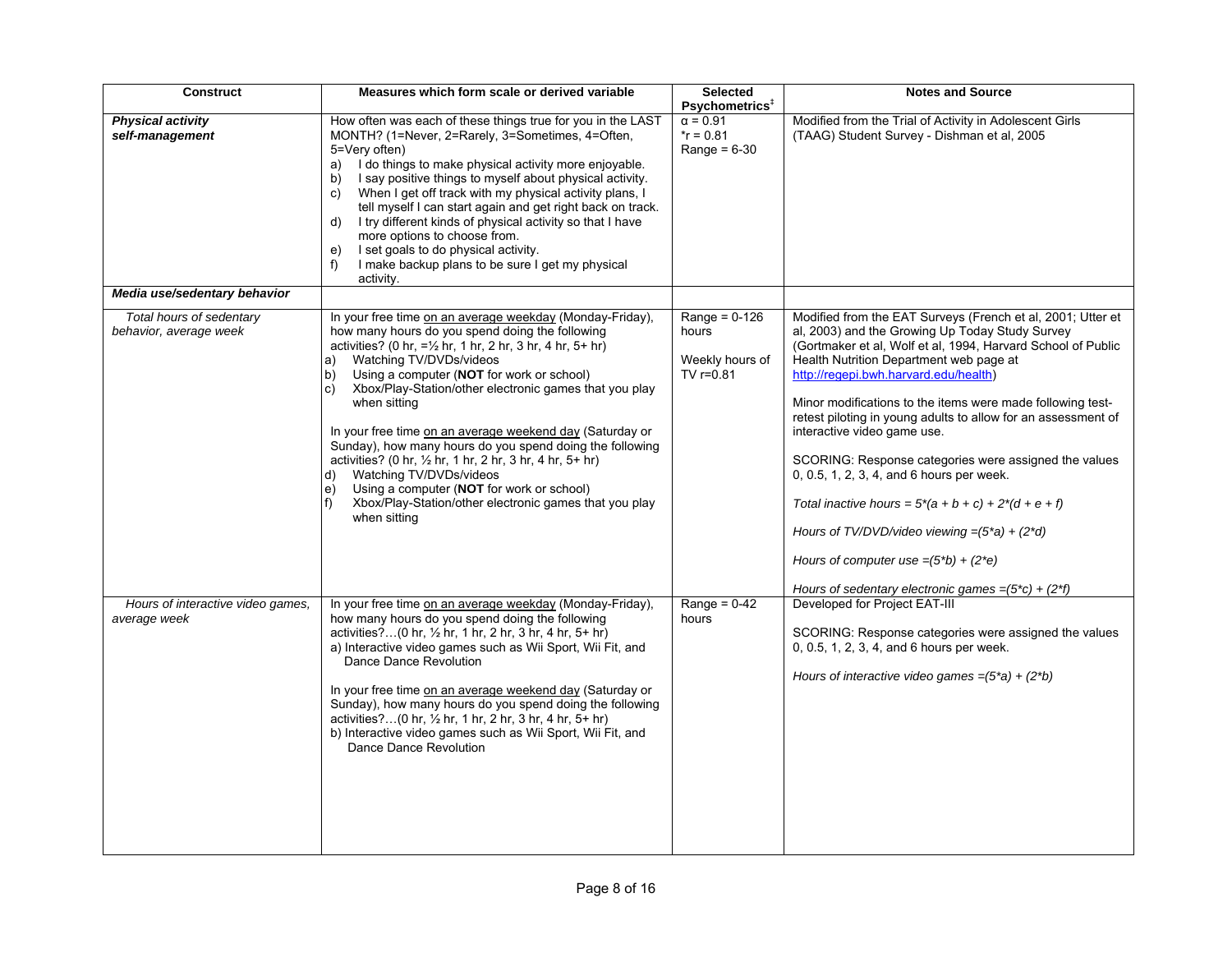| <b>Construct</b>                       | Measures which form scale or derived variable                                                                                                                                                                                                                                                                                                                                                   | <b>Selected</b><br>Psychometrics <sup>+</sup>     | <b>Notes and Source</b>                                                                                                                                                                                                                                                                                                                                                                                                                                                                                                                                                                                                                                                                                         |
|----------------------------------------|-------------------------------------------------------------------------------------------------------------------------------------------------------------------------------------------------------------------------------------------------------------------------------------------------------------------------------------------------------------------------------------------------|---------------------------------------------------|-----------------------------------------------------------------------------------------------------------------------------------------------------------------------------------------------------------------------------------------------------------------------------------------------------------------------------------------------------------------------------------------------------------------------------------------------------------------------------------------------------------------------------------------------------------------------------------------------------------------------------------------------------------------------------------------------------------------|
| <b>Other behavioral factors</b>        |                                                                                                                                                                                                                                                                                                                                                                                                 |                                                   |                                                                                                                                                                                                                                                                                                                                                                                                                                                                                                                                                                                                                                                                                                                 |
| Compulsive exercise                    | Listed below are statements about people's exercise habits.<br>How often are the following true? (1=Never, 2=Sometimes,<br>3=Usually, 4=Always)<br>a) When I miss a scheduled exercise session, I may feel<br>tense, irritable, or depressed.<br>b) If I feel I have overeaten I will try to make up for it by<br>increasing the amount I exercise.<br>c) When I don't exercise, I feel guilty. | $\alpha = 0.75$<br>$*$ r = 0.78<br>Range = $3-12$ | Thompson & Pasman 1991; Steffen & Brehm 1999; Ackard<br>et al. 2002.<br>These three items were selected from the Obligatory<br>Exercise Questionnaire because they were shown in factor<br>analysis to be most strongly associated with disordered<br>eating behaviors and characteristics (as measured by the<br>EDI).                                                                                                                                                                                                                                                                                                                                                                                         |
| Sleep patterns/behaviors -<br>weekdays | On an average weekday (Monday-Friday):<br>What time do you usually go to bed (to go to sleep)?<br>a)<br>What time do you get out of bed (to start your day)?<br>b)                                                                                                                                                                                                                              | Range = $4-15.5$<br>hours                         | Modified from the TREC-IDEA Student Survey (Pasch et al.<br>2010) for young adults based on pilot group feedback<br>indicating it is not uncommon to have a sleep schedule that<br>involves sleeping during the daytime hours. Further<br>modifications were made to the format of the questions<br>following test-retest piloting in young adults due to problems<br>with the selection of AM/PM.<br>SCORING: Hours of sleep are calculated for an average<br>day. Scoring assumes the wake time occurred after the<br>bedtime. To correct problems with the designation of<br>AM/PM, sleep times longer than 16 hours are adjusted by<br>subtracting 12. Sleep times less than 4 hours are set to<br>missing. |
| Sleep patterns/behaviors -<br>weekends | On an average weekend day (Saturday or Sunday):<br>What time do you usually go to bed (to go to sleep)?<br>a)<br>What time do you get out of bed (to start your day)?<br>b)                                                                                                                                                                                                                     | Range = $4 - 15.5$<br>hours                       | Modified from the TREC-IDEA Student Survey for young<br>adults (Pasch et al, 2010) based on pilot group feedback<br>indicating it is not uncommon to have a sleep schedule that<br>involves sleeping during the daytime hours. Further<br>modifications were made to the format of the questions<br>following test-retest piloting in young adults due to problems<br>with the selection of AM/PM.<br>SCORING: Hours of sleep are calculated for an average<br>day. Scoring assumes the wake time occurred after the<br>bedtime. To correct problems with the designation of<br>AM/PM, sleep times longer than 16 hours are adjusted by<br>subtracting 12. Sleep times less than 4 hours are set to<br>missing. |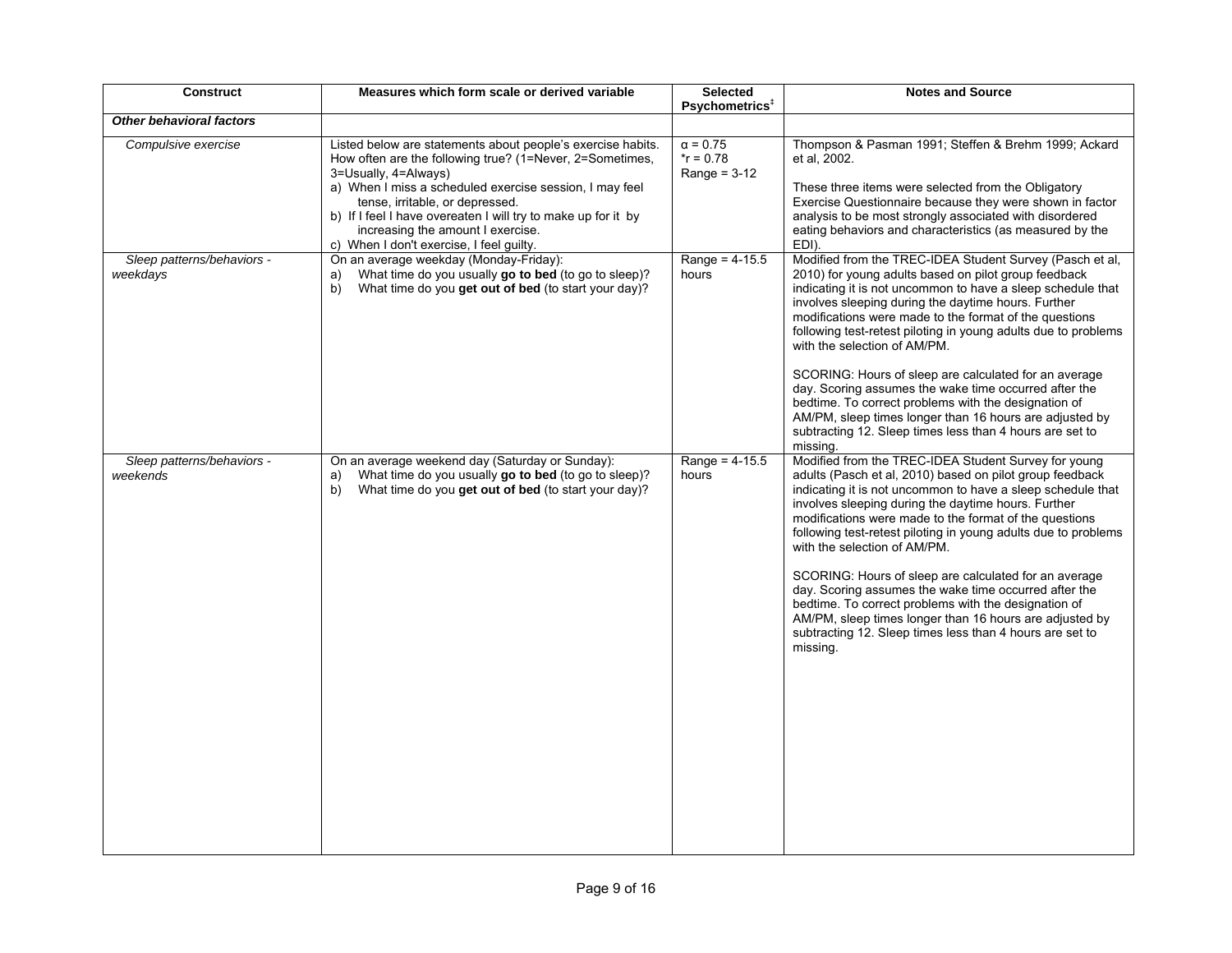| <b>Construct</b>                                                         | Measures which form scale or derived variable                                                                                                                                                                                                                                                                                                                                                                                                                                                                                                                                                                        | <b>Selected</b><br>Psychometrics <sup>#</sup> | <b>Notes and Source</b>                                                                                                                                                                                                                  |
|--------------------------------------------------------------------------|----------------------------------------------------------------------------------------------------------------------------------------------------------------------------------------------------------------------------------------------------------------------------------------------------------------------------------------------------------------------------------------------------------------------------------------------------------------------------------------------------------------------------------------------------------------------------------------------------------------------|-----------------------------------------------|------------------------------------------------------------------------------------------------------------------------------------------------------------------------------------------------------------------------------------------|
| <b>STUDY OUTCOMES</b>                                                    |                                                                                                                                                                                                                                                                                                                                                                                                                                                                                                                                                                                                                      |                                               |                                                                                                                                                                                                                                          |
| <b>Physical activity</b>                                                 |                                                                                                                                                                                                                                                                                                                                                                                                                                                                                                                                                                                                                      |                                               |                                                                                                                                                                                                                                          |
| TOTAL hours of physical activity,<br>usual week                          | In a usual week, how many hours do you spend doing the<br>following activities? (None, Less than 1/2 hour a week, 1/2 -<br>2 hours a week, 2-4 hours a week, 4 $\frac{1}{2}$ -6 hours a week, 6+<br>hours a week)<br>Strenuous exercise (Heart beats rapidly) Examples: biking<br>fast, aerobics, jogging, basketball, swimming laps, soccer,<br>rollerblading<br>Moderate exercise (not exhausting) Examples: walking<br>quickly, easy bicycling, volleyball, skiing, dancing,<br>skateboarding, snowboarding.<br>Mild exercise (minimal effort) Examples: walking slowly,<br>bowling, golf, fishing, snowmobiling. | Range = $0-24$<br>$*$ r=0.80                  | Modified from Godin & Shepard, 1985; Sallis et al, 1993<br>EAT Surveys - Neumark-Sztainer et al, 2004(b); McGuire et<br>al, 2002<br>SCORING: Response categories are assigned the values 0,<br>0.3, 1.3, 3.3, 5.3, and 8 hours per week. |
| Hours of mild physical activity,<br>usual week                           | In a usual week, how many hours do you spend doing the<br>following activities? (None, Less than 1/2 hour a week, 1/2 -<br>2 hours a week, 2-4 hours a week, 4 $\frac{1}{2}$ -6 hours a week, 6+<br>hours a week)<br>Mild exercise (minimal effort) Examples: walking slowly,<br>bowling, golf, fishing, snowmobiling.                                                                                                                                                                                                                                                                                               | Range = $0-8$<br>$r = 0.44$                   | Modified from Godin & Shepard, 1985; Sallis et al, 1993<br>EAT Surveys - Neumark-Sztainer et al, 2004(b); McGuire et<br>al, 2002<br>SCORING: Response categories are assigned the values 0,<br>0.3, 1.3, 3.3, 5.3, and 8 hours per week. |
| TOTAL hours of moderate and<br>vigorous physical activity, usual<br>week | In a usual week, how many hours do you spend doing the<br>following activities? (None, Less than 1/2 hour a week, 1/2 -<br>2 hours a week, 2-4 hours a week, 4 $\frac{1}{2}$ -6 hours a week, 6+<br>hours a week)<br>Strenuous exercise (Heart beats rapidly) Examples: biking<br>fast, aerobics, jogging, basketball, swimming laps, soccer,<br>rollerblading<br>Moderate exercise (not exhausting) Examples: walking<br>quickly, easy bicycling, volleyball, skiing, dancing,<br>skateboarding, snowboarding.                                                                                                      | Range = $0-16$<br>$*$ r = 0.85                | Modified from Godin & Shepard, 1985; Sallis et al, 1993<br>EAT Surveys - Neumark-Sztainer et al, 2004(b); McGuire et<br>al, 2002<br>SCORING: Response categories are assigned the values 0,<br>0.3, 1.3, 3.3, 5.3, and 8 hours per week. |
| Hours of moderate physical<br>activity, usual week                       | In a usual week, how many hours do you spend doing the<br>following activities? (None, Less than 1/2 hour a week, 1/2 -<br>2 hours a week, 2-4 hours a week, 4 $\frac{1}{2}$ -6 hours a week, 6+<br>hours a week)<br>Moderate exercise (not exhausting) Examples: walking<br>quickly, easy bicycling, volleyball, skiing, dancing,<br>skateboarding, snowboarding.                                                                                                                                                                                                                                                   | Range = $0-8$<br>$r = 0.68$                   | Modified from Godin & Shepard, 1985; Sallis et al, 1993<br>EAT Surveys - Neumark-Sztainer et al, 2004(b); McGuire et<br>al, 2002<br>SCORING: Response categories are assigned the values 0,<br>0.3, 1.3, 3.3, 5.3, and 8 hours per week. |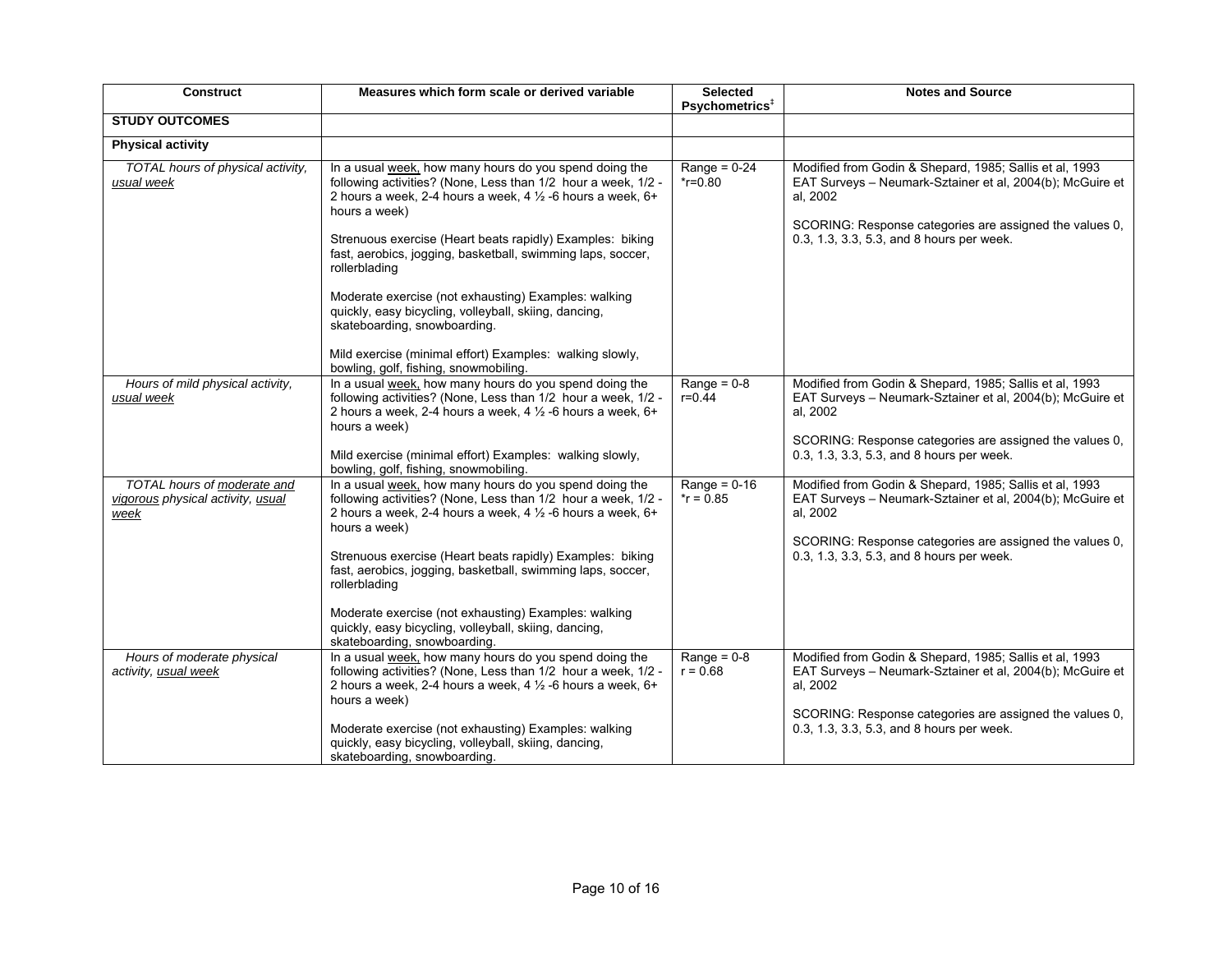| <b>Construct</b>                                             | Measures which form scale or derived variable                                                                                                                                                                                                                                                                                                                                                                          | <b>Selected</b><br>Psychometrics <sup>+</sup>     | <b>Notes and Source</b>                                                                                                                                                                                                                                                                                                                                                                                                                                                                          |
|--------------------------------------------------------------|------------------------------------------------------------------------------------------------------------------------------------------------------------------------------------------------------------------------------------------------------------------------------------------------------------------------------------------------------------------------------------------------------------------------|---------------------------------------------------|--------------------------------------------------------------------------------------------------------------------------------------------------------------------------------------------------------------------------------------------------------------------------------------------------------------------------------------------------------------------------------------------------------------------------------------------------------------------------------------------------|
| Hours of vigorous physical<br>activity, usual week           | In a usual week, how many hours do you spend doing the<br>following activities? (None, Less than 1/2 hour a week, 1/2 -<br>2 hours a week, 2-4 hours a week, 4 1/2 -6 hours a week, 6+<br>hours a week)<br>Strenuous exercise (Heart beats rapidly) Examples: biking<br>fast, aerobics, jogging, basketball, swimming laps, soccer,<br>rollerblading                                                                   | Range = $0-8$<br>$r = 0.83$                       | Modified from Godin & Shepard, 1985; Sallis et al, 1993<br>EAT Surveys - Neumark-Sztainer et al, 2004(b); McGuire et<br>al. 2002<br>SCORING: Response categories are assigned the values 0,<br>0.3, 1.3, 3.3, 5.3, and 8 hours per week.                                                                                                                                                                                                                                                         |
| <b>Weight control behaviors</b>                              |                                                                                                                                                                                                                                                                                                                                                                                                                        |                                                   |                                                                                                                                                                                                                                                                                                                                                                                                                                                                                                  |
| Healthy weight control-<br>frequency of 6 behaviors          | How often have you done each of the following things in<br>order to lose weight or keep from gaining weight during the<br>past year? (1=Never, 2=Rarely, 3=Sometimes, 4=On a<br>regular basis)<br>a) Exercised<br>b) Ate more fruits and vegetables<br>c) Ate less high-fat foods<br>d) Ate less sweets<br>e) Drank less soda pop (not including diet pop)                                                             | $\alpha = 0.92$<br>$*$ r = 0.90<br>Range = $6-24$ | Modified from the Pound of Prevention Survey - Jeffery et<br>al, 1999; Sherwood et al, 2000.<br>EAT Surveys - Neumark-Sztainer et al, 2002(b); Neumark-<br>Sztainer et al, 2003(c)<br>Two new items were added for Project EAT-III to address<br>recent concerns about portion sizes and sweetened<br>beverage intake. A frequency scale was also added to gain<br>a better understanding of how regularly young people use                                                                      |
| Healthy weight control - any past<br>year use of 4 behaviors | f) Watched my portion sizes (serving sizes)<br>How often have you done each of the following things in<br>order to lose weight or keep from gaining weight during the<br>past year? (Never or Rarely = 0; Sometimes or On a regular<br>$basis = 1$<br>a) Exercised<br>b) Ate more fruits and vegetables<br>c) Ate less high-fat foods<br>d) Ate less sweets                                                            | $\alpha = 0.83$<br>$r = 0.85$<br>Range = $0-4$    | these strategies to manage their weight.<br>Modified from the Pound of Prevention Survey - Jeffery et<br>al, 1999; Sherwood et al, 2000.<br>EAT Surveys - Neumark-Sztainer et al, 2002(b); Neumark-<br>Sztainer et al, 2003(c)<br>This healthy weight control behavior score includes only the<br>original four behaviors that were assessed at EAT-I and<br>EAT-II. When this score is transformed to examine the use<br>of any versus no healthy weight control behaviors the po is<br>$92%$ . |
| Unhealthy weight control                                     | Have you done any of the following things in order to lose<br>weight or keep from gaining weight during the past year?<br>$(1 = Yes, 0 = No)$<br>Fasted<br>a)<br>Ate very little food<br>b)<br>Took diet pills<br>C)<br>Made myself vomit (throw up)<br>d)<br>Used laxatives<br>e)<br>Used diuretics<br>f)<br>Used food substitute (powder/special drink)<br>g)<br>Skipped meals<br>h)<br>Smoked more cigarettes<br>i) | $\alpha = 0.74$<br>$r = 0.75$<br>Range = $0-9$    | Modified from the Pound of Prevention Survey - Jeffery et<br>al, 1999; Sherwood et al, 2000.<br>EAT Surveys - Neumark-Sztainer et al, 2002(b); Neumark-<br>Sztainer et al, 2003(c)<br>When this score is transformed to examine the use of any<br>versus no unhealthy weight control behaviors the po is 83%.                                                                                                                                                                                    |
| Extreme unhealthy weight control                             | Have you done any of the following things in order to lose<br>weight or keep from gaining weight during the past year?<br>$(1=\text{Yes}, 0=\text{No})$<br>Took diet pills<br>a)<br>Made myself vomit (throw up)<br>b)<br>Used laxatives<br>C)<br>Used diuretics<br>d)                                                                                                                                                 | $\alpha = 0.53$<br>$r = 0.68$<br>Range = $0-4$    | Modified from the Pound of Prevention Survey - Jeffery et<br>al, 1999; Sherwood et al, 2000.<br>EAT Surveys - Neumark-Sztainer et al, 2002(b); Neumark-<br>Sztainer et al, 2003(c)<br>When this score is transformed to examine the use of any<br>versus no extreme unhealthy weight control behaviors the<br>po is 97%.                                                                                                                                                                         |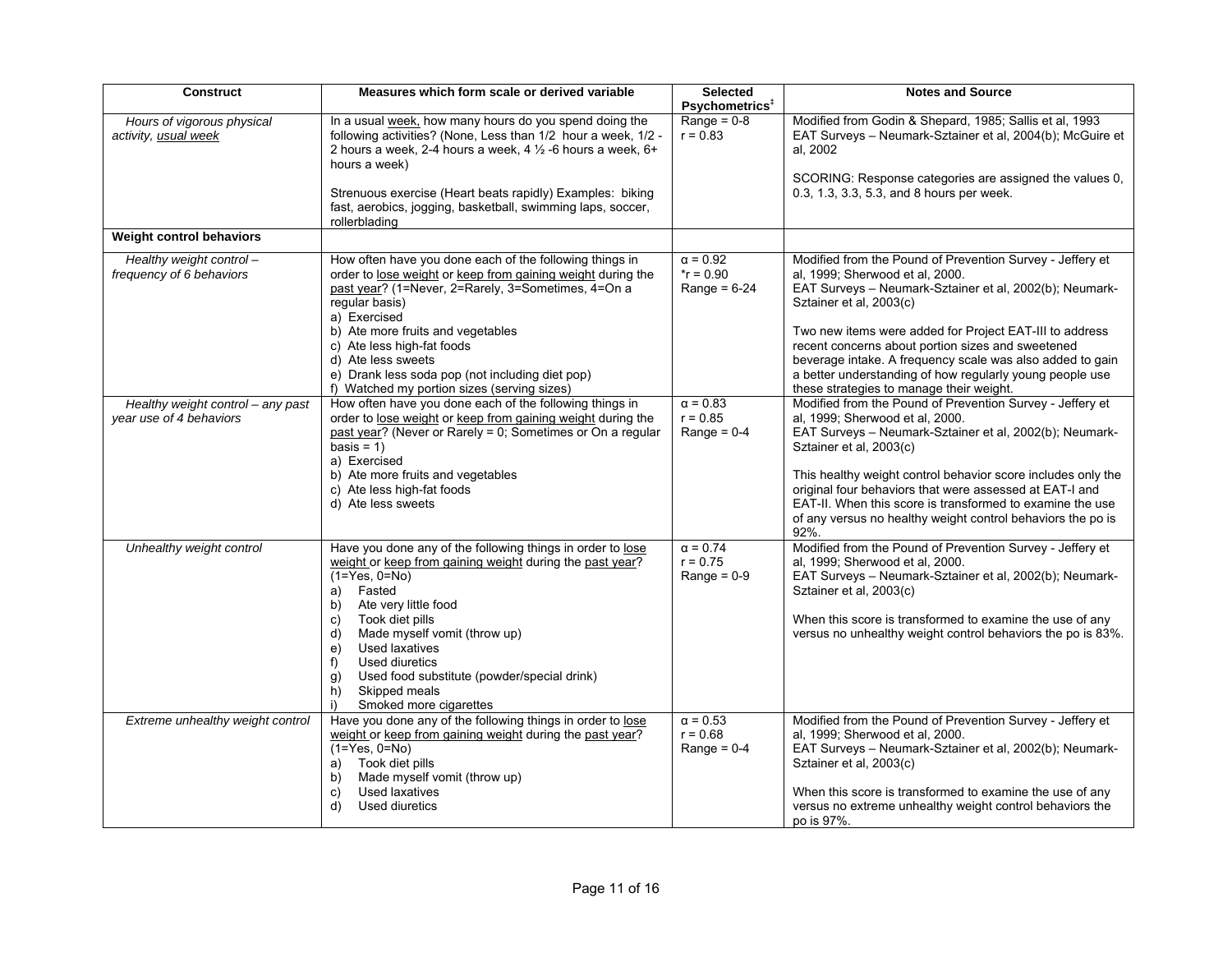| Construct                     | Measures which form scale or derived variable              | <b>Selected</b>            | <b>Notes and Source</b>                                    |
|-------------------------------|------------------------------------------------------------|----------------------------|------------------------------------------------------------|
|                               |                                                            | Psychometrics <sup>+</sup> |                                                            |
| Less extreme unhealthy weight | Have you done any of the following things in order to lose | $\alpha = 0.71$            | Modified from the Pound of Prevention Survey - Jeffery et  |
| control                       | weight or keep from gaining weight during the past year?   | $r = 0.75$                 | al, 1999; Sherwood et al, 2000.                            |
|                               | (1=Yes, 0=No)                                              | Range = $0-5$              | EAT Surveys - Neumark-Sztainer et al. 2002(b); Neumark-    |
|                               | Fasted<br>a)                                               |                            | Sztainer et al, 2003(c)                                    |
|                               | Ate very little food<br>b                                  |                            |                                                            |
|                               | Used food substitute (powder/special drink)<br>C)          |                            | When this score is transformed to examine the use of any   |
|                               | Skipped meals<br>d                                         |                            | versus no less extreme unhealthy weight control behaviors  |
|                               | Smoked more cigarettes<br>e                                |                            | the po is $83\%$ .                                         |
| <b>Weight status (BMI)</b>    | How tall are you?<br>feet<br>inches                        | *r (BMI)=0.98              | EAT Surveys - Neumark-Sztainer et al. 2002(a); Himes et    |
|                               | How much do you weigh? pounds                              |                            | al, 2005; Neumark-Sztainer et al, 2006.                    |
|                               |                                                            |                            |                                                            |
|                               |                                                            |                            | Self-report of height and weight were validated in a       |
|                               |                                                            |                            | subsample of 63 male and 62 female participants in Project |
|                               |                                                            |                            | EAT-III for whom height and weight measurements were       |
|                               |                                                            |                            | completed by trained research staff. Results showed very   |
|                               |                                                            |                            | high correlations between self-reported BMI and measured   |
|                               |                                                            |                            | BMI in males ( $r=0.95$ ) and females ( $r=0.98$ ).        |

**‡**Key:

Theoretical ranges indicated in the table assume no missing responses.

po = percent agreement

\*r = test-retest Pearson correlation

r = test-restest Spearman correlation

## **References:**

Ackard DM, Brehm BJ, Steffen JJ. Exercise and eating disorders in college-aged women: Profiling excessive exercisers. *Eating Disorders*. 2002;10:31-47.

Anderson DF, Cychosz CM, Franke WD. Association of exercise identity with measures of exercise commitment and physiological indicators of fitness in a law enforcement cohort. *J Sport Behav*. 1998;21(3):233-241.

Arnett JJ. Learning to stand alone: The contemporary American transition to adulthood in cultural and historical context. *Human Development*. 1998;41:295-315.

Barr-Anderson DJ, Neumark-Sztainer D, Schmitz KH, Ward DS, Conway TL, Pratt C, Baggett CD, Lytle L, Pate RR. But I like PE: factors associated with enjoyment of physical education class in middle school girls. *Research Quarterly for Exercise and Sport*. 2008;79(1):18-27.

Barr Taylor C, Sharpe T, Shisslak C, Bryson S, Estes LS, Gray N, McKnight KM, Crago M, Kraemer HC, Killen JD. Factors associated with weight concerns in adolescent girls. *Int J Eat Disord*. 1998; 24:31-42.

Blum R, Harris L, Resnick M, Rosenwinkel K. *Technical Report on the Adolescent Health Survey.* Minneapolis, MN: University of Minnesota Adolescent Health Program; 1989.

Bond L, Clements J, Bertalli N, Evans-Whipp T, McMorris BJ, Patton GC, Toumbourou JW, Catalano R. A comparison of self-reported puberty using the Pubertal Development Scale and the Sexual Maturation Scale in a school-based epidemiologic survey. J Adolesc. 2006;29:709-720.

Boutelle KN, Birkeland RW, Hannan PJ, Story M, Neumark-Sztainer D. Associations between maternal concern for healthful eating and maternal eating behaviors, home food availability, and adolescent eating behaviors. J Nutr Educ Behav. 2007;39:248-256.

Cafri G, Thompson JK. Measuring male body image: A review of the current methodology. *Psychology of Men and Muscularity*. 2004;5(1):18-29.

Craig CL, Marshall AL, Sjostrom M, Bauman AE, Booth ML, Ainsworth BE, Pratt M, Ekelund U, Yngve A, Sallis JF, Oja P, and the IPAQ Consensus Group and the IPAQ Reliability and Validity Study Group. International Physical Activity Questionnaire (IPAQ): 12-country reliability and validity. *Med Sci Sports Exerc.* 2003;35:1381-1395.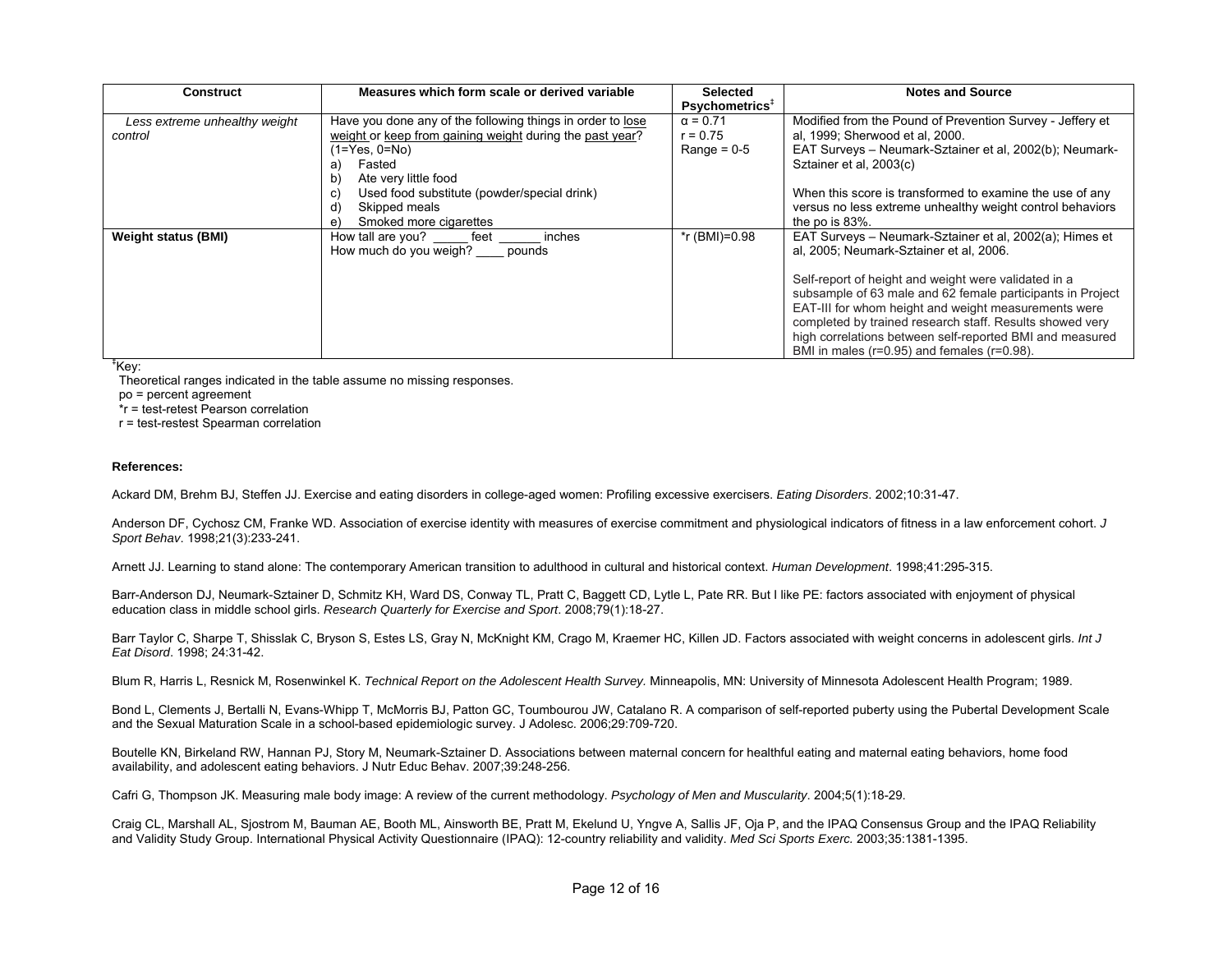Cusatis D, Shannon B. Influences on adolescent eating behavior. *J Adolesc Health.* 1996;18(1):27-34.

Davison KK. Activity-related support from parents, peers, and siblings and adolescents' physical activity: Are there gender differences? *Journal of Physical Activity and Health*. 2004;1:363-376.

Dishman RK, Motl RW, Sallis JF, Dunn AL, Birnbaum AS, Welk GJ, Bedimo-Rung AL, Voorhees CC, Jobe JB. Self-management strategies mediate self-efficacy and physical activity. Am J Prev Med. 2005;29(1):10-18.

Dubas JS, Petersen AC, Graber JA. A longitudinal investigation of adolescents' changing perceptions of pubertal timing. *Develop Psychol*. 1991;27(4):580-586.

Eisenberg ME, Neumark-Sztainer D, Story M, Perry C. The role of social norms and friends' influences on unhealthy weight-control behaviors among adolescent girls. *Social Science and Medicine*. 2005;60:1165-1173.

Field AE, Austin SB, Camargo CA, Taylor CB, Striegel-Moore RH, Loud KJ, Colditz GA. Exposure to the mass media, body shape concerns, and use of supplements to improve weight and shape among male and female adolescents. *Pediatrics*. 2005;116(2):e214-20.

Forman EM, Hoffman KL, McGrath KB, Herbert JD, Brandsma LL, Lowe MR. A comparison of acceptance- and control-based strategies for coping with food cravings: An analog study. *Behavior Research and Therapy*. 2007;45:2372-2386.

French SA, Story M, Neumark-Sztainer D, Fulkerson JA, Hannan P. Fast food restaurant use among adolescents: associations with nutrient intake, food choices and behavioral and psychosocial variables. *Int J Obes Relat Metab Disord*. 2001;25:1823-1833.

Fulkerson JA, Sherwood NE, Perry CL, Neumark-Sztainer D, Story M. Depressive symptoms and adolescent eating and health behaviors: a multi-faceted view in a population-based sample*. Prev Med*. 2004;38:865-875.

Godin G, Shepard R. A simple method to assess exercise behavior in the community. *Canadian Journal of Applied Sport Sciences.* 1985;10(3):141-146.

Gortmaker SL, Cheung LW, Peterson KE, Chomitz G, Cradle JH, Dart H, Fox MK, Bullock RB, Sobol AM, Colditz G, Field AE, Laird N. Impact of a school-based interdisciplinary intervention on diet and physical activity among urban primary school children: eat well and keep moving. *Arch Pediatr Adolesc Med*. 1999; 153(9):975-983.

Harvard School of Public Health Nutrition Department WebPage. Available: http://regepi.bwh.harvard.edu/health. Accessed: January 2006.

Himes JH, Hannan P, Wall M, Neumark-Sztainer D. Factors associated with errors in self-reports of stature, weight, and body mass index in Minnesota adolescents. *Ann Epidemiol*. 2005;15:272-278.

Horacek T, White A, Betts N, et al. Self-efficacy, perceived benefits, and weight satisfaction discriminate among stages of change for fruit and vegetable intakes of young men and women. *J Am Diet Assoc*. 2002;102(10):1466-1470.

Jeffery R, French S. Preventing weight gain in adults: The Pound of Prevention Study. *Am J Pub Health*. 1999;89(5):747-751.

Johnston L, O'Malley P, Bachman J. *Monitoring the Future National Survey Results on Drug Use, 1975-2000. Secondary School Students; Vol 1 (NIH publication 01-4924). College*  Students and Adults Ages 19-40; vol 2 (NIH publication 01-4925). Bethesda, MD: National Institute on Drug Abuse; 2001.

Kandel D, Davies M. Epidemiology of depressive mood in adolescents. *Arch Gen Psychiatry*. 1982;39(10):1205-1212.

Larson NI, Nelson MC, Neumark-Sztainer D, Story M, Hannan PJ. Making time for meals: meal structure and associations with dietary intake in young adults. *J Am Diet Assoc.* 2009; 109: 72-79.

Leventhal T, Brooks-Gunn J. Moving to opportunity: an Experimental Study of Neighborhood effects on mental health*. Am J Pub Health.* 2003;93:1576-1582.

Linde LA, Jeffery RW, French SA, Pronk NP, Boyle RG. Self-weighing in weight gain prevention and weight loss trials. *Ann Behav Med*. 2005;30(3):210-216.

Ling PM, Neillands TB, Glantz SA. The effect of support for action against the tobacco industry on smoking among young adults. *Am J Pub Health*. 2007;97:1449-1456.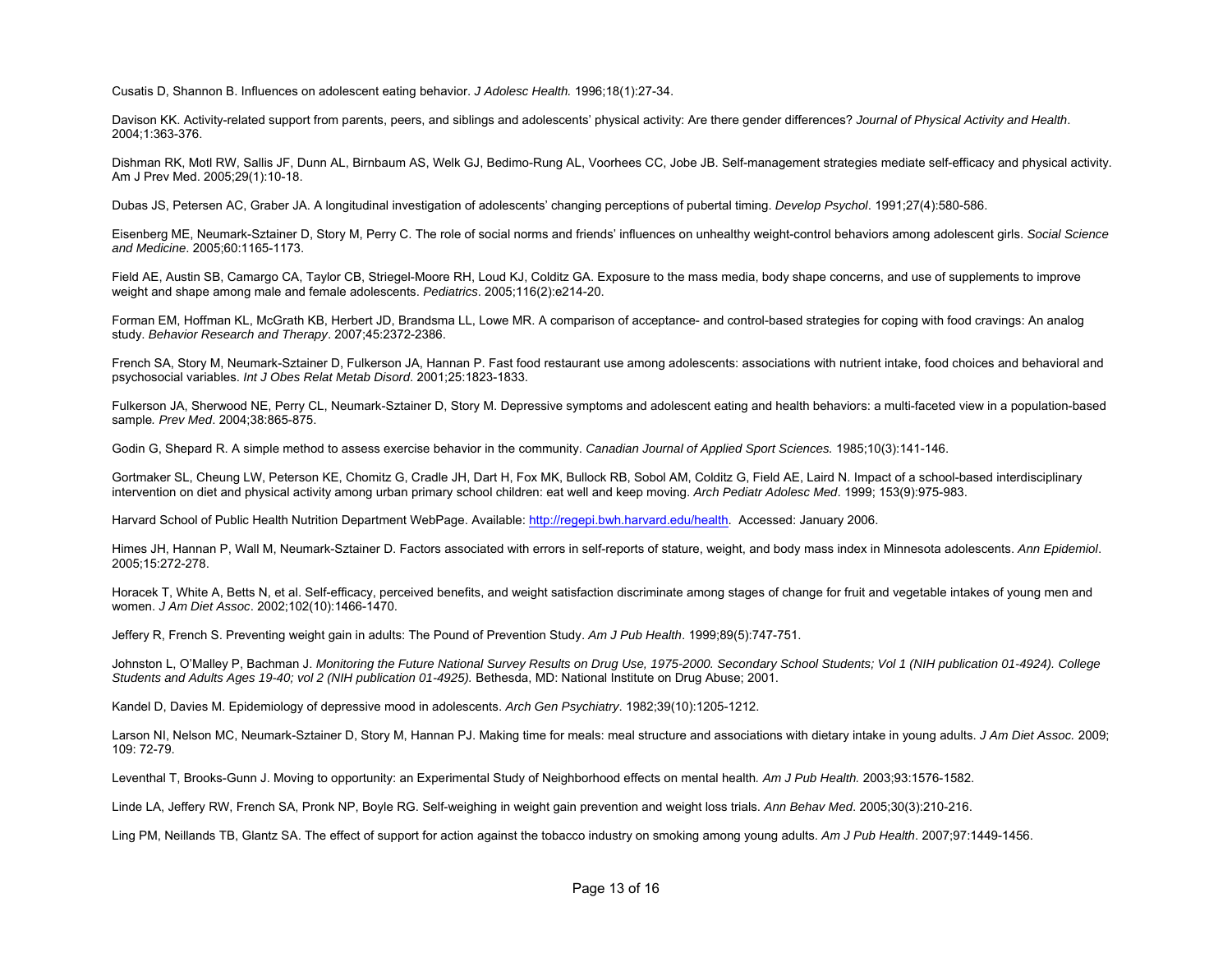Lowe MR, Butryn ML. Hedonic hunger: A new dimension of appetite. *Physiology and Behavior*. 2007;91:432-439.

Lowe MR, Butryn ML, Didie ER, Annunziato RA, Thomas JG, Crerand CE, Ochner CN, Coletta MC, Bellace D, Wallaert M, Halford J. The Power of Food Scale: A new measure of the psychological influence of the food environment. *Appetite.* 2009:53(1):114-118.

McGuire M, Jeffery R, French S, Hannan P, Murray D. Predictors of weight gain in the Pound of Prevention study. *Int J Obesity*. 2001;25:574-580.

McGuire MT, Neumark-Sztainer DR, Story M. Correlates of time spent in physical activity and television viewing in a multi-racial sample of adolescents. *Pediatr Exerc Science*. 2002;14:75-86.

Motl RW, Dishman RK, Trost SG, Saunders RP, Dowda M, Felton G, Ward DS, Pate RR. Factorial validity and invariance of questionnaires measuring social-cognitive determinants of physical activity among girls. *Prev Med*. 2000:31(5):584-594.

Motl RW, Dishman RK, Saunders R, Dowda M, Felton G, Pate RR. Measuring enjoyment of physical activity in adolescent girls. *Am J Prev Med.* 2001;21(2):110-117.

Myakovsky L, Wittig MA. Predictors of feminist social identify among college women. *Sex Roles*. 1997;37(11/12):861-883.

Neighborhood Environment Walkability Scale. Dr. James Sallis, PhD. Homepage. Measures and Surveys. Available at: http://www.driamessallis.sdsu.edu/measures.html.

Nelson LJ. Distinguishing features of emerging adulthood: The role of self-classification as an adult. *J Adolesc Res*. 2005;20(2):242-262.

Nelson M, Lytle L. Development and evaluation of a brief screener to estimate fast-food and beverage consumption among adolescents. *J Am Diet Assoc.* 2009;109:730-734.

Neumark-Sztainer D, Story M, Falkner N, Beuhring T, Resnick M. Disordered eating among adolescents with chronic illness and disability. *Arch Pediatr Adolesc Med.* 1998;152:871- 878.

Neumark-Sztainer D, Story M, Perry C, Casey M. Factors influencing food choices of adolescents: Findings from focus-group discussions with adolescents. J Am Diet Assoc. 1999;99(8):929-937,

Neumark-Sztainer D, Story M, Hannan P, Croll J. Overweight status and eating patterns among adolescents: where do youths stand in comparison with the *Healthy People 2010* Objectives? *Am J Pub Health.* May 2002;92(5):844-851.(a)

Neumark-Sztainer D, Croll J, Story M, Hannan PJ, French S, Perry C. Ethnic/racial differences in weight-related concerns and behaviors among adolescent girls and boys: Findings from Project EAT. *J Psychosom Res*. 2002;53:963-974.(b)

Neumark-Sztainer D, Story M, Hannan PJ, Perry CL, Irving LM. Weight-related concerns and behaviors among overweight and nonoverweight adolescents. *Arch Pediatr Adolesc Med*. 2002;156:171-178.(c)

Neumark-Sztainer D, Wall M, Story M, Perry C, Correlates of unhealthy weight control behaviors among adolescent girls and boys: Implications for the primary prevention of disordered eating. Health Psychol. 2003;22:88-98(a)

Neumark-Sztainer D, Hannan PJ, Story M, Croll J, Perry C. Family meal patterns: Associations with sociodemographic characteristics and improved dietary intake among adolescents. *J Am Diet Assoc*. 2003;103:317-322.(b)

Neumark-Sztainer D, Wall M, Perry C, Story M. Correlates of fruit and vegetable intake among adolescents: Findings from Project EAT. *Prev Med*. 2003;37:198-208.(c)

Neumark-Sztainer D, Wall M, Story M, Fulkerson J. Are family meal patterns associated with disordered eating behaviors among adolescents? *J Adolesc Health*. 2004;35:350-359. (a)

Neumark-Sztainer D, Goeden C, Story M, Wall M. Associations between body satisfaction and physical activity in adolescents: Implications for programs aimed at preventing a broad spectrum of weight-related disorders. *Eating Disorders*. 2004;12:125-137.

Neumark-Sztainer D, Wall M, Guo J, Story M, Haines J, Eisenberg M. Obesity, disordered eating, and eating disorders in a longitudinal study of adolescents: How do dieters fare five years later? *J Am Diet Assoc*. 2006;106(4):559-68.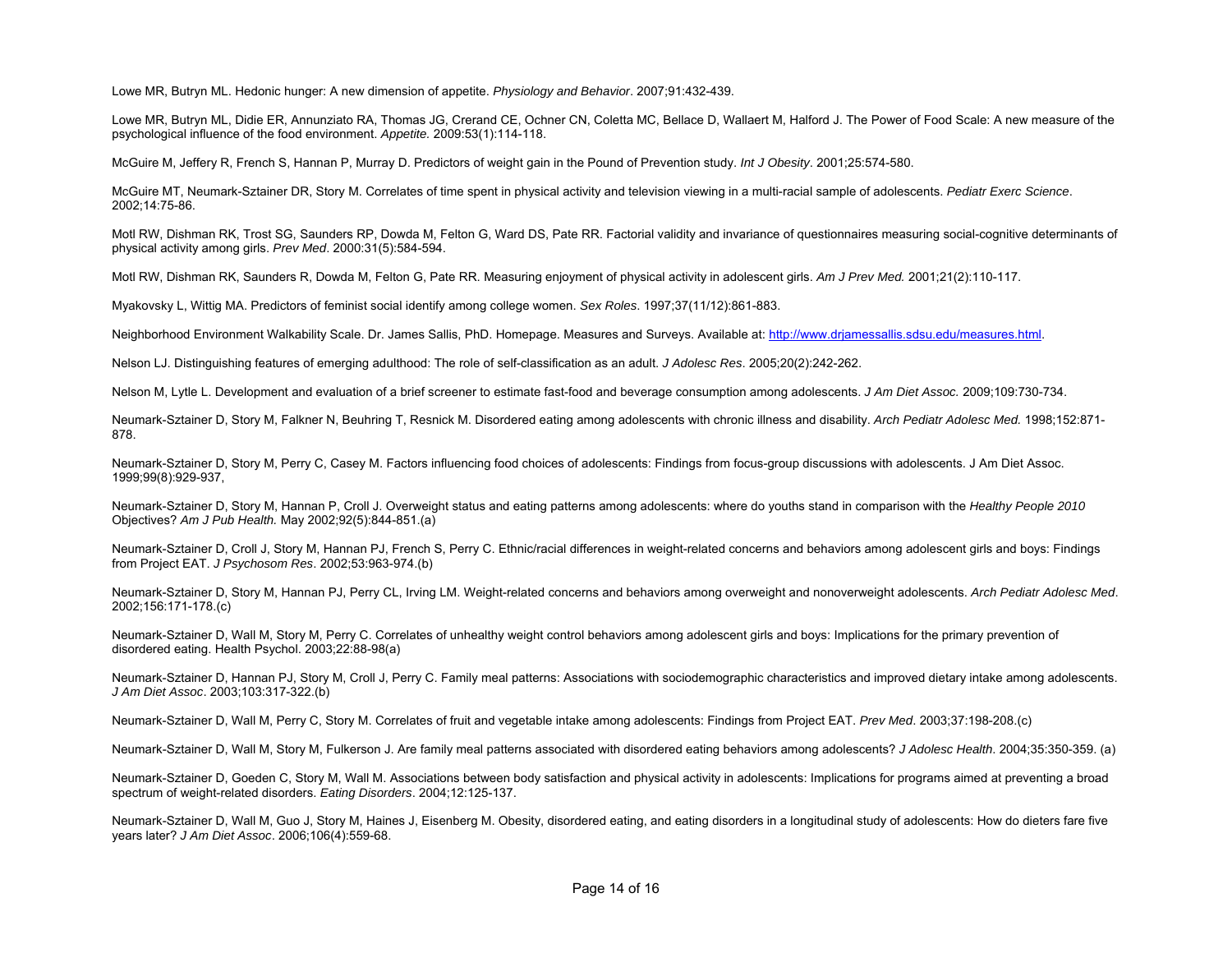Nixon MK, Cloutier P, Jansson SM. Nonsuicidal self-harm in youth: a population-based survey. *CMAJ.* 2008;178(3):306-312.

Pasch KE, Laska MN, Lytle LA, Moe SG. Adolescent sleep, risk behaviors, and depressive symptoms: are they linked? *Am J Health Behav*. 2010;34(2):237-248.

Patten CA, Gillin JC, Farkas AJ, Gilpin EA, Berry CC, Pierce JP. Depressive symptoms in California adolescents: family structure and parental support. *J Adolesc Health*. 1997;20:271- 278.

Pederson W, Blekesaune M. Sexual satisfaction in young adulthood: Cohabitation, committed dating or unattached life. *Acta Sociologica*. 2003;46:179-192.

Petersen AC, Crockett L, Richards M, Boxer A. A self-report of pubertal status: Reliability, validity, and initial norms. *Journal of Youth and Adolescence*. 1988;17:117-133.

Pingitore R, Spring B, Garfield D. Gender differences in body satisfaction. *Obesity Res.* 1997;5(5):402-409.

Price RH, Choi JN, Vinokur AD. Links in the chain of adversity following job loss: how financial strain and loss of personal control lead to depression, impaired functioning, and poor health. *Journal of Occupational Health Psychology.* 2002;7(4):302-312.

Ricciardelli LA, McCabe MP. Psychometric evaluation of the Body Change Inventory: An assessment instrument for adolescent boys and girls. *Eating Behaviors*. 2002;3:45-59.

Rifas-Shiman SL, Gillman MW, Field AE, Frazier L, Berkey CS, Tomeo CA, Colditz GA. Comparing physical activity questionnaires for youth. Seasonal vs Annual Format. *Am J Prev Med*. 2001;20(4):282-285.

Robinson-O'Brien R, Larson N, Neumark-Sztainer D, Hannan P, Story M. Characteristics and dietary patterns of adolescents who value eating locally grown, organic, nongenetically engineered, and nonprocessed food. *J Nutr Educ Behav*. 2009;41(1):11-8.(a)

Robinson-O'Brien R, Perry CL, Wall MM, Story M, Neumark-Sztainer D. Adolescent and young adult vegetarianism: better dietary intake and weight outcomes but increased risk of disordered eating behaviors. *J Am Diet Assoc.* 2009;109(4):648-655.

Rosenberg M. *Society and the Adolescent Self Image*. Princeton, NJ: Princeton University Press; 1965.

Saelens BE, Sallis JF, Black J, Chen D. Measuring perceived neighborhood environment factors related to walking/cycling. *Ann Behav Med*. 2002;24: S139.

Saelens BE, Sallis JF, Black J, Chen D. Neighborhood-based differences in physical activity: An environment scale evaluation. Am J Pub Health. 2003;93:1552-1558.

Sallis JF, Buono MJ, Roby JJ, Micale FG, Nelson JA. Seven-day recall and other physical activity self-report in children and adolescents. *Med Sci Sports Exerc*. 1993;25:99-108.

Sallis JF, Taylor WC, Dowda M, Freedson PS, Pate RR. Correlates of vigorous physical activity for children in grades 1 through 12: Comparing parent-reported and objectively measured physical activity. *Ped Exer Science*. 2002;14:30-44.

Salvini S, Hunter DJ, Sampson L, et al. Food-based validation of a dietary questionnaire: The effects of week-to-week variation in food consumption. *Int J Epidemiol*. 1989;18(4):858- 867.

Sanders B, Soares MP. Sexual maturation and spatial ability in college students. *Develop Psychol*. 1986;22(2):199-201.

Sherwood N, Jeffery R, French S, Hannan P, Murray D. Predictors of weight gain in the Pound of Prevention study. *Int J Obesity*. 2000;24:395-403.

Sherwood NE, Neumark-Sztainer D, Story M, Beuhring T, Resnick MD. Weight-related sports involvement in girls: Who is at risk for disordered eating? *Am J Health Promot..*  2002;16(6):341-344.

Smolak L, Murnen SK, Thompson JK. Sociocultural influences and muscle building in adolescent boys. *Psychology of Men & Masculinity*. 2005;6(4):227-239.

Steffen JJ, Brehm BJ. The dimensions of obligatory exercise. *Eating Disorders*. 1999;7:219-226.

Storer JH, Cychosz CM, Anderson DF. Wellness behaviors, social identities, and health promotion. *Am J Health Behav*. 1997;21(4):260-268.